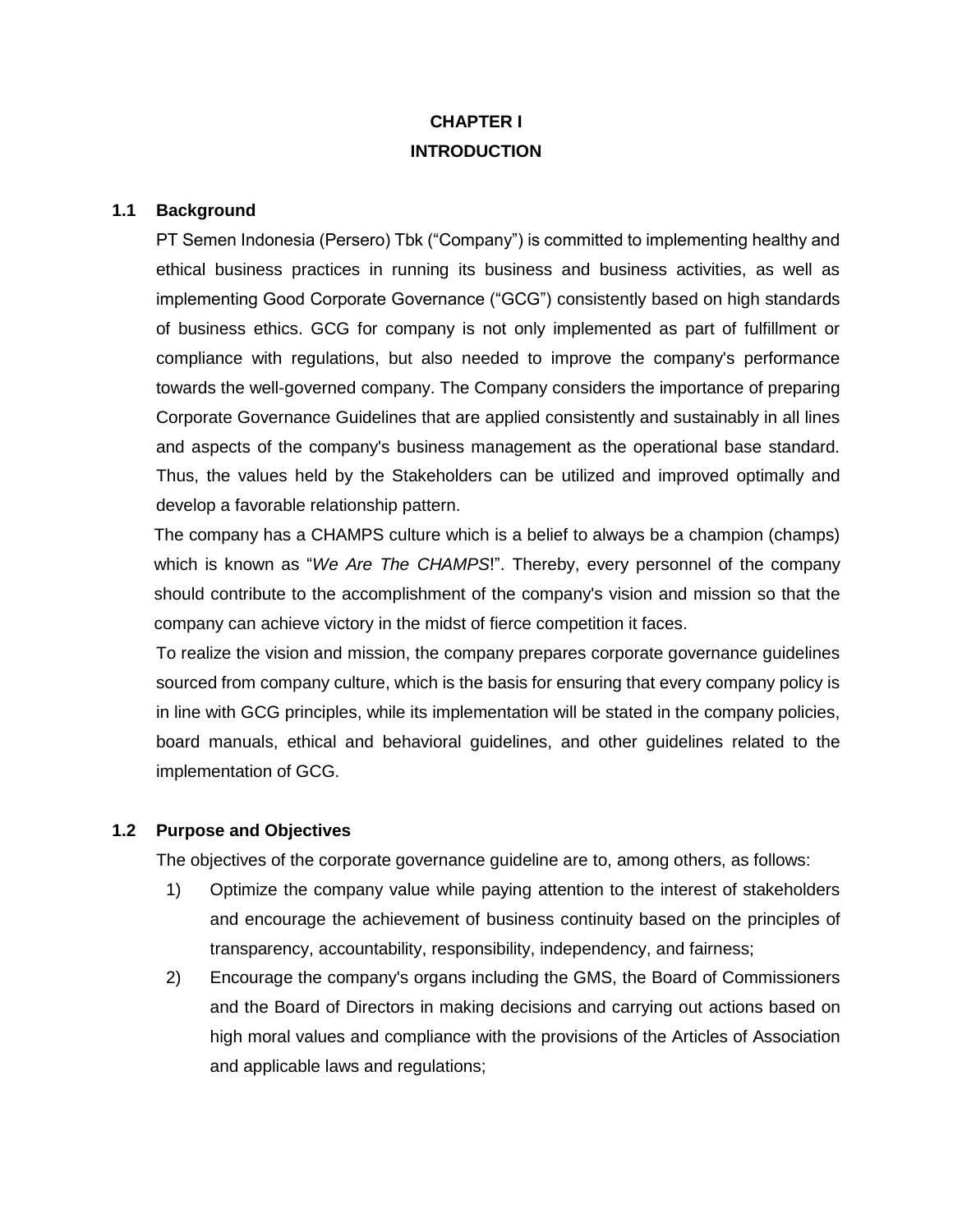- 3) Encourage more professional, transparent and efficient company management, as well as empower the functions and increase the independency of company organs;
- 4) Encourage and support the development, management of company resources and management of company business risks by applying the principles of prudence, accountability, and responsibility in line with GCG principles;
- 5) Encourage the emergence of corporate social awareness and responsibility toward the community and environmental sustainability, especially around the company;
- 6) Provide guidelines for all personnel of the company in carrying out professional, transparent and efficient company management as well as empower the functions and increase independency, based on moral values and compliance with laws and regulations as well as awareness of corporate social responsibility towards stakeholders and the environment.
- 7) Improve the company competitiveness both nationally and internationally, hence it is able to gain market trust to promote investment flow and sustainable national economic growth.

## **1.3 Scope**

The Corporate Governance Guidelines are prepared as manual for the company and all personnel of the company in carrying out activities and dealing with stakeholders, in accordance with the Company's Articles of Association and/or prevailing laws and regulations.

## **1.4 Vision, Mission And Company Culture**

## **1.4.1 Vision of PT Semen Indonesia (Persero) Tbk**

To be the Largest Building Material Solution Provider Company in the Region.

## **1.4.2 Mission of PT Semen Indonesia (Persero) Tbk.**

- 1) Being customer satisfaction-oriented in every business initiative.
- 2) Implementing the best standards for superior quality.
- 3) Focusing on the environment protection and sustainable social responsibility.
- 4) Providing best added value for all stakeholders.
- 5) Using human capital as the Company's development center.

## **1.4.3 Culture of PT Semen Indonesia (Persero) Tbk.**

The corporate culture is CHAMPS, which is a belief to always be champions, known as the jargon "We Are The CHAMPS!". So that every person in the company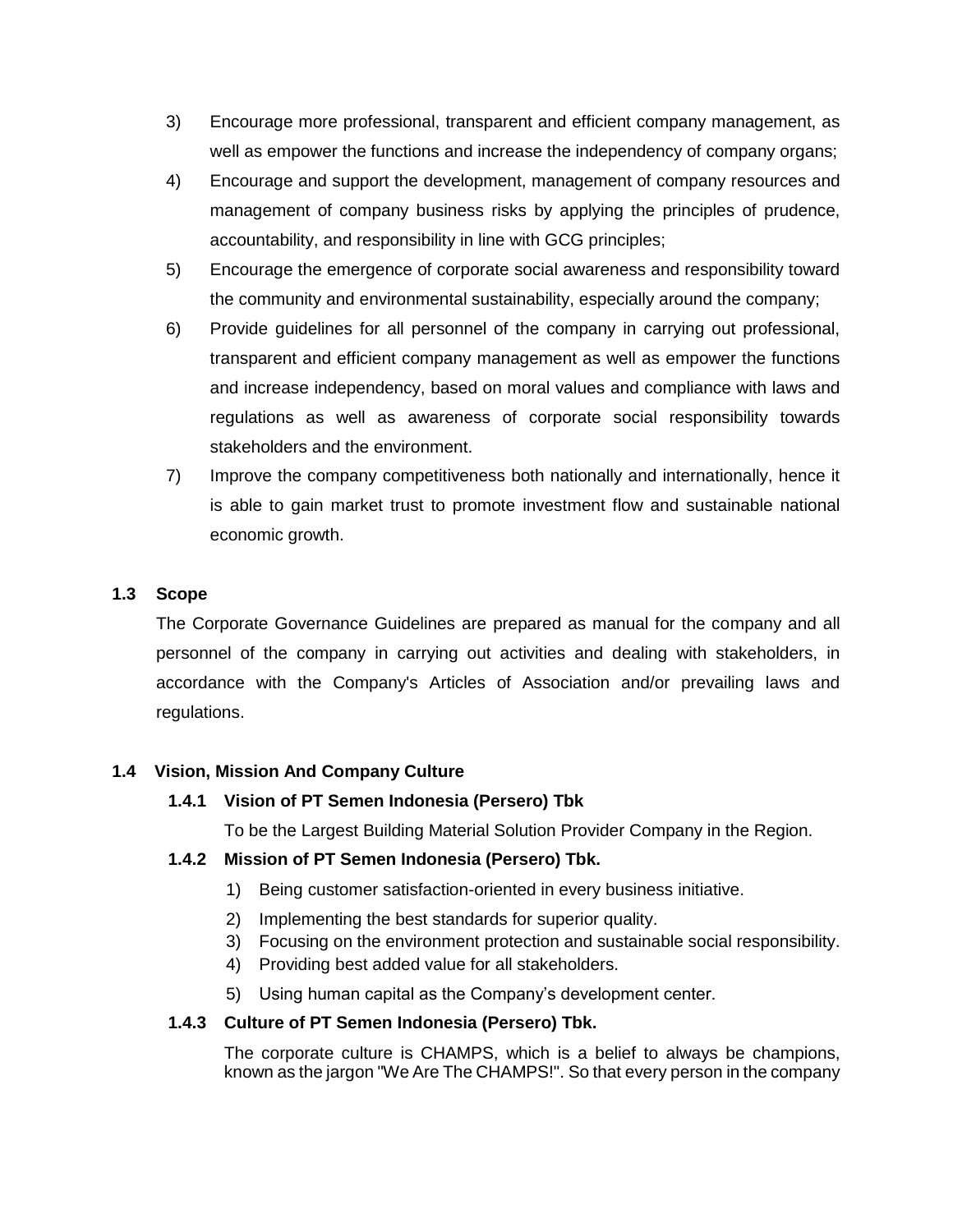

is a winner who will realize victory for the company in the midst of the tough competition it faces.

## **1.5 GCG Principles**

Implementation of GCG in the corporate environment is based on the principles of:

- 1) **Transparency**, is openness in performing the decision-making process and the openness in disclosing material and relevant information about the company.
- 2) **Accountability**, is clarity of function, implementation and responsibility of organs to carry out company management effectively.
- 3) **Responsibility**, is conformity of company management to the laws and regulations and sound corporate principles.
- 4) **Independency**, is a condition of the company that is managed professionally without conflict of interest and influence/pressure from any party that is not in accordance with the laws and regulations and sound corporate principles.
- 5) **Fairness**, is justice and equality in fulfilling the rights of stakeholders that arise based on agreements and laws and regulations.

## **1.6 Glossary**

- 1) **Subsidiary** is a limited liability company which most of whose shares are owned by the company and/or a limited liability company controlled by the company.
- 2) **Assets** are all movable and immovable fixed assets belonging to the Company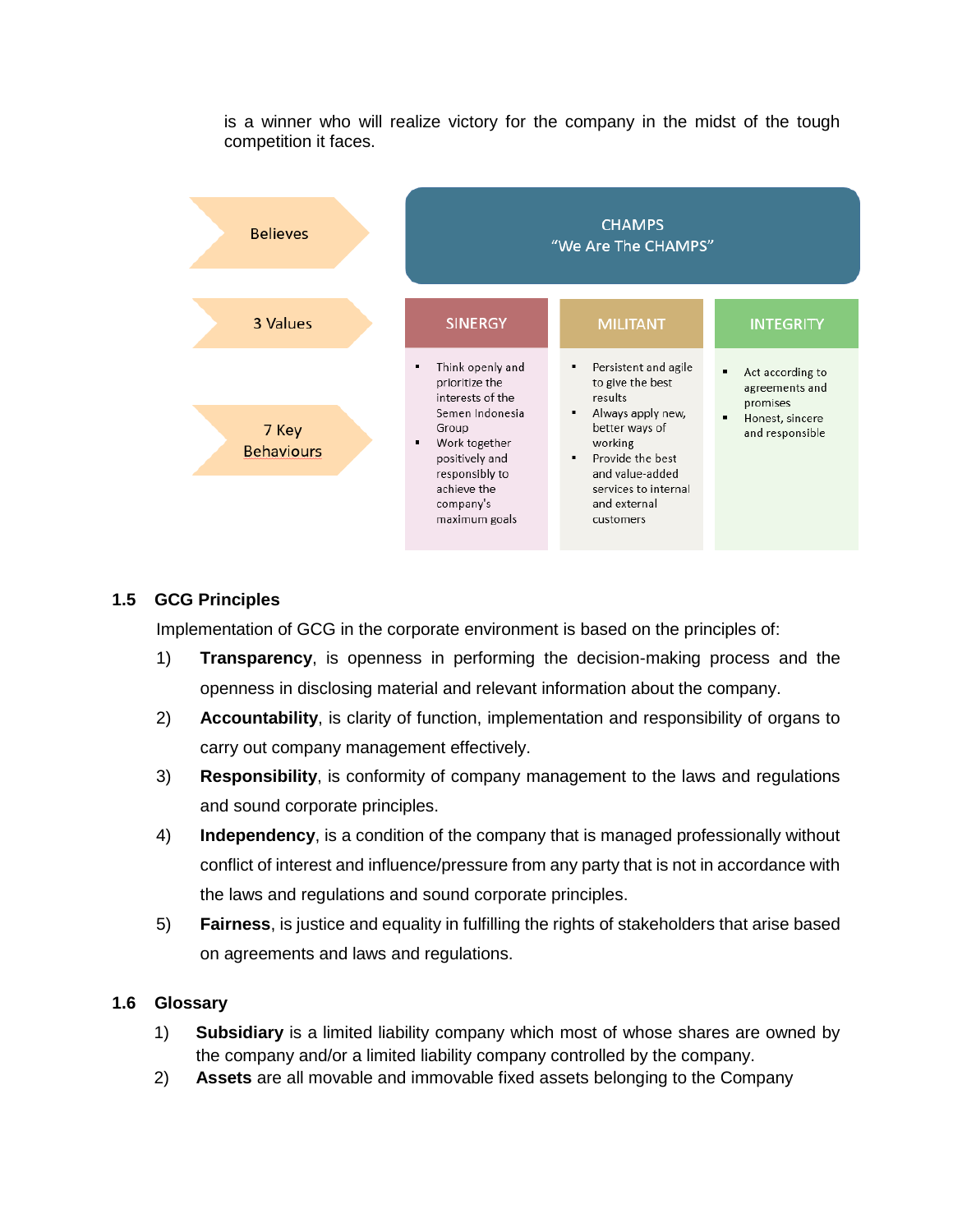- 3) **External Auditor** is public accounting firm appointed to audit financial statements to provide independent and objective opinion regarding the fairness, compliance and conformity of the company's financial statements to Indonesian Financial Accounting Standards and laws and regulations in force.
- 4) **Conflict of Interest** is a situation where a company person because of the position and authority he has in the company, has differences n personal or family economic interests with corporate economic interests that affect directly or indirectly to the implementation of mandated tasks
- 5) **Special Register** is a list containing records of share ownership and/or changes in share ownership of Members of the Board of Directors and Board of Commissioners and their families in the company and/or in other company including the acquisition date of the shares.
- 6) **Board of Commissioners** is an organ of the company that is tasked with overseeing management policies, the course of management in general And give advice to the Board of Directors.The Board of Commissioners is the entire member of the Board of Commissioners as a unit of the Board of Directors.
- 7) **Board of Directors** is an authorized and fully responsible corporate organ for the management of the company for the interests and objectives of the company and represent the company, both inside and outside the court, in accordance with the provisions of the Articles of Association. The Board of Directors is the entire Director as a unit of the Board.
- 8) **Good Corporate Governance** stands for the principles that underlie a process and mechanism for managing a company based on laws and regulations and business ethics.
- 9) **Company Personnel** refers to the entire Board of Commissioners, Supporting Organs of the Board of Commissioners, Board of Directors and Employees of the Company.
- 10) **Commissioner lndependen** is a Member of the Board of Commissioners who is not affiliated with the Board of Directors, other Board members of the Board of Commissioners, and controlling shareholders, and free from business relationships or other relationships that may affect its ability to act independently or act solely in the interests of the company
- 11) **Company Organs** are General Meeting of Shareholders **("GMS")**, Board of Commissioners and Board of Directors
- 12) **Employees are employees** who have fulfilled the specified conditions, appointed as permanent employees with the provisions of the company that are given rights and obligations according to the applicable provisions in the company and the laws and regulations
- 13) **Company** is PT Semen Indonesia (Persero) Tbk.
- 14) **General Meeting of Shareholders** (GMS) is company organ that has authority not granted to the Board of Commissioners and the Board of Directors within the limits specified in the law of limited liability company and/or the Company's Articles of Association.
- 15) **Remuneration** is salary, honorarium, benefits and other facilities provided by the company and received by the company's person.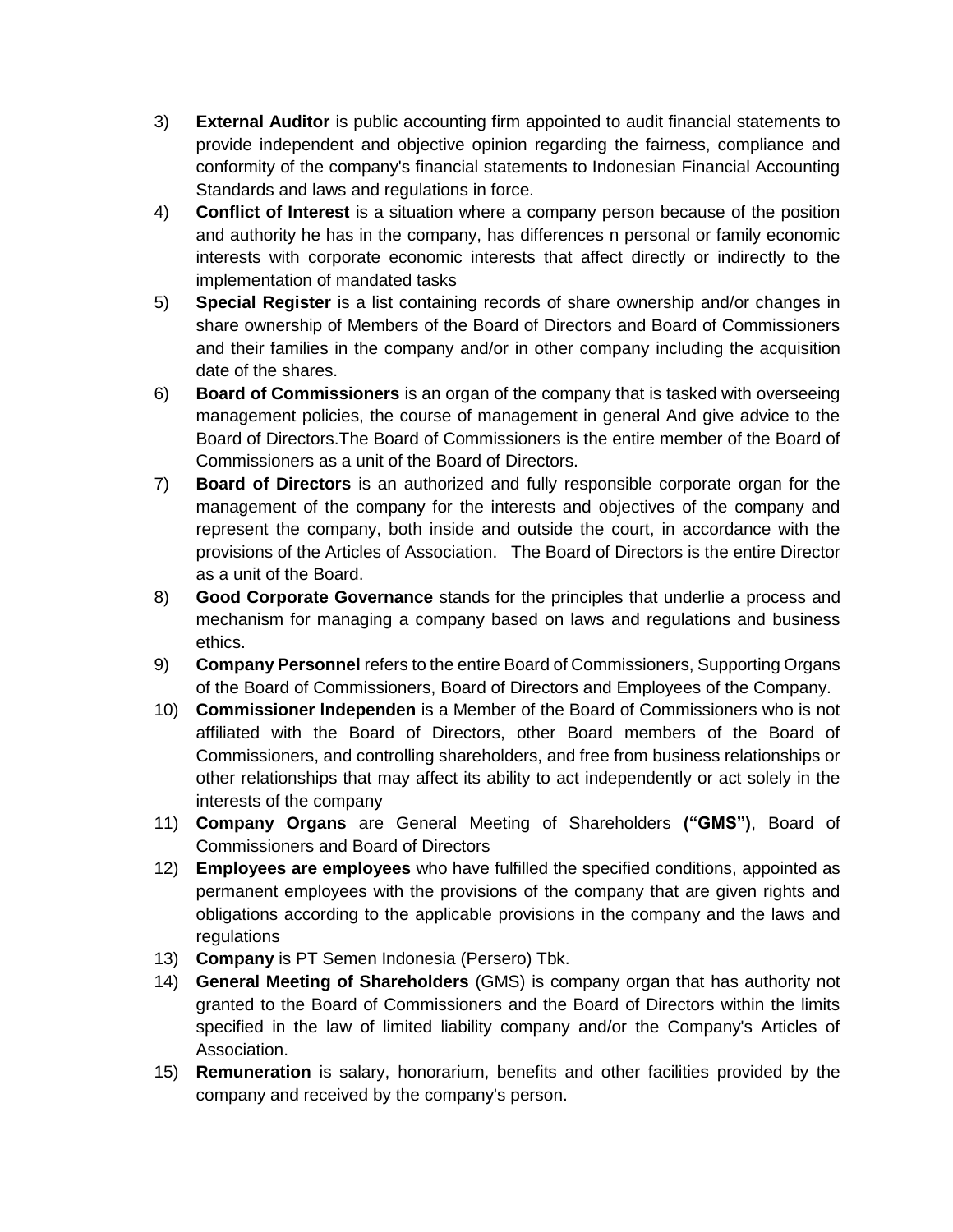- 16) **Company Work and Budget Plan (CWBP)** is annual elaboration of the company's Long Term Plan (LTP).
- 17) **Company's Long-Term Plan** is a strategic plan that includes a formulation of the goals and objectives that the company wants to achieve within a period of 5 (five) years.
- 18) **Stakeholders** are parties who have interest in the company and parties who are directly affected by the company's strategic and operational decisions.

## **1.7 Legal Basis**

- 1) The 1945 State Constitution of the Republic of Indonesia.
- 2) Law of the Republic of Indonesia Number 40 of 2007 on Limited Liability Company
- 3) Law of the Republic of Indonesia Number 8 of 1995 on Capital Market.
- 4) Regulation of the State Minister of State-Owned Enterprise Number PER-01/MBU/2011 on Implementation of Good Corporate Governance on State-Owned Enterprise as amended by Regulation of the State Minister of State-Owned Enterprise Number PER-09/MBU/2012 on Amendments to Regulation of the State Minister of State-Owned Enterprise Number PER-01/MBU/2011 on Implementation of Good Corporate Governance on State-Owned Enterprise.
- 5) Regulation of the Minister of State-Owned Enterprises No PER-12/MBU/2012 on Supporting Organs of the Board of Commissioners / Supervisory Board of State-Owned Enterprises.
- 6) Regulation of the Minister of SOE No. PER-02/MSU/02/2015 on Requirements and Procedures for Appointment and Dismissal of Members of the Board of Commissioners and Supervisory Board of State-Owned Enterprise.
- 7) Regulation of the Minister of SOE No. PER-03/MBU/02/2015 on Requirements, Procedures for Appointment and Dismissal of Members of the Board of Directors of State-Owned Enterprise.
- 8) Decree of the Secretary of the Ministry of State-Owned Enterprise No. SK-16/S.MBU/2012 on Indicators/Parameters of Assessment and Evaluation on the Implementation of Good Corporate Governance in State-Owned Enterprise
- 9) Decree of the Chairman of the Capital Market and Financial Supervisory Agency Number KEP-412/BU2009 on Affiliate Transactions and Conflicts of Interest of Certain Transactions.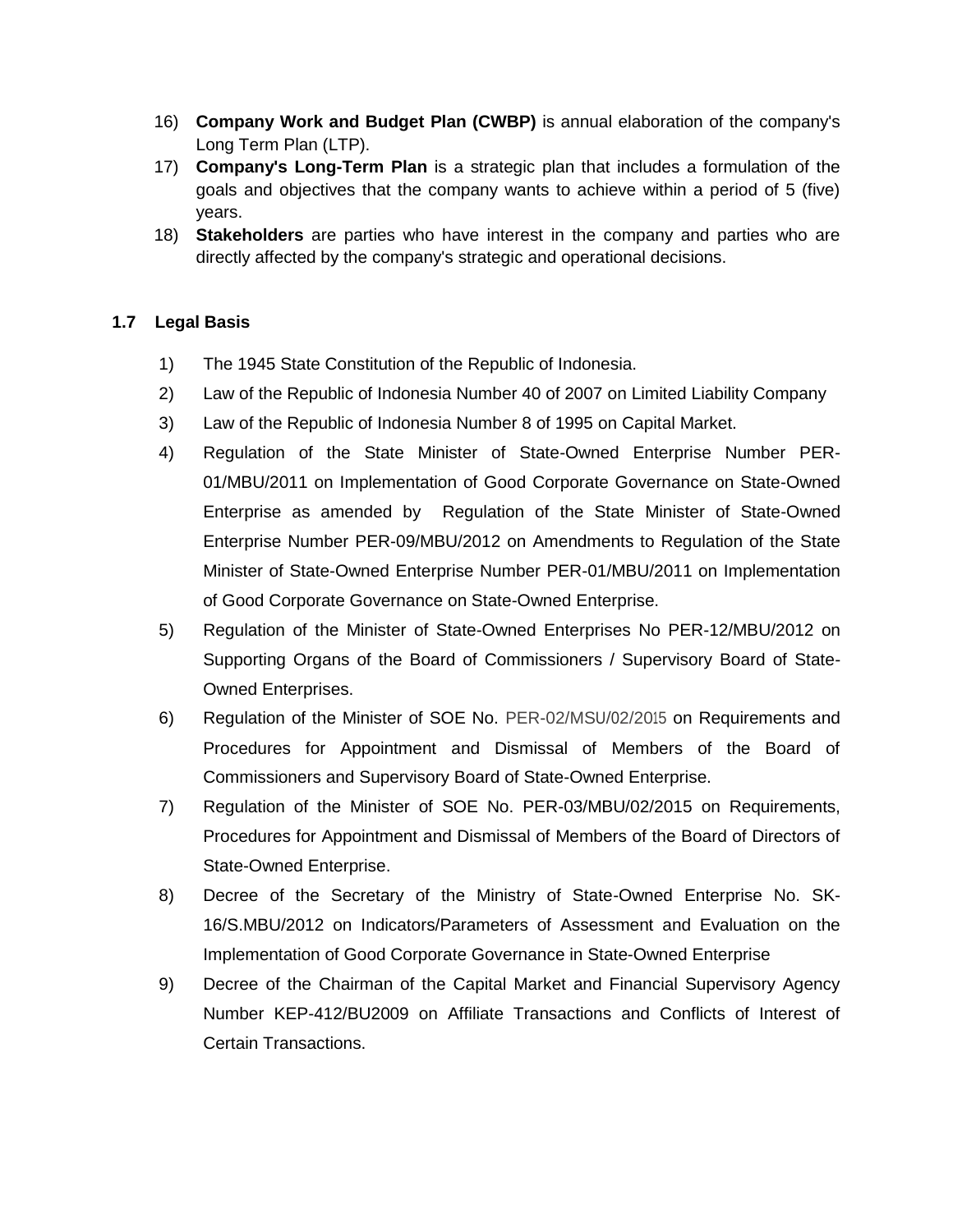- 10) Decree of the Chairman of Capital Market and Financial Institution Supervisory Agency Number: KEP-347/BL/2012 on Presentation and Disclosure of Financial Statements of Issuer or Public Company.
- 11) Regulation of Financial Services Authority No. 15/POJK.04/2020 on Plan and Implementation of General Meeting of Shareholders of Public Company
- 12) Regulation of Financial Services Authority No. 16/POJK.04/2020 on Electronic Implementation of General Meeting of Shareholders of Public Company.
- 13) Regulation of Financial Services Authority No. 33/POJK.04/2014 on Board of Directors and Board of Commissioners of Issuer or Public Company.
- 14) Regulation of Financial Services Authority No. 34/POJK.04/2014 on Nomination and Remuneration Committee of Issuer or Public Company.
- 15) Regulation of Financial Services Authority No. 35/POJK.04/2014 on Company Secretary of Issuer or Public Company.
- 16) Regulation of Financial Services Authority No. 8/POJK.04/2015 on Website of Issuer or Public Company
- 17) Regulation of Financial Services Authority No. 21/POJK.04/2015 on Implementation of Public Company Governance Guidelines.
- 18) Regulation of Financial Services Authority No. 31/POJK.04/2015 on Disclosure of Material Information or Fact by Issuer or Public Company.
- 19) Regulation of Financial Services Authority No. 55/POJK.04/2015 on Establishment and Guidelines for Implementation of Audit Committee Work.
- 20) Regulation of Financial Services Authority No. 56/POJK.04/2015 on Establishment and Guidelines for Preparation of Internal Audit Unit Charter.
- 21) Regulation of Financial Services Authority No. 29/POJK.04/2016 on Annual Report of Issuer or Public Company
- 22) Circular of Financial Services Authority No. 32/SEOJK.04/2015 on Public Company Governance Guidelines
- 23) Circular of Financial Services Authority No. 30/SEOJK.04/2016 on Form and Content of Issuer or Public Company Annual Report.
- 24) Indonesia Corporate Governance Manual, Second Edition, Financial Services Authority (FSA), 2018
- 25) Road Map Good Corporate Governance on Companies in Indonesia , Financial Services Authority (OJK), 2014.
- 26) The Company's Articles of Association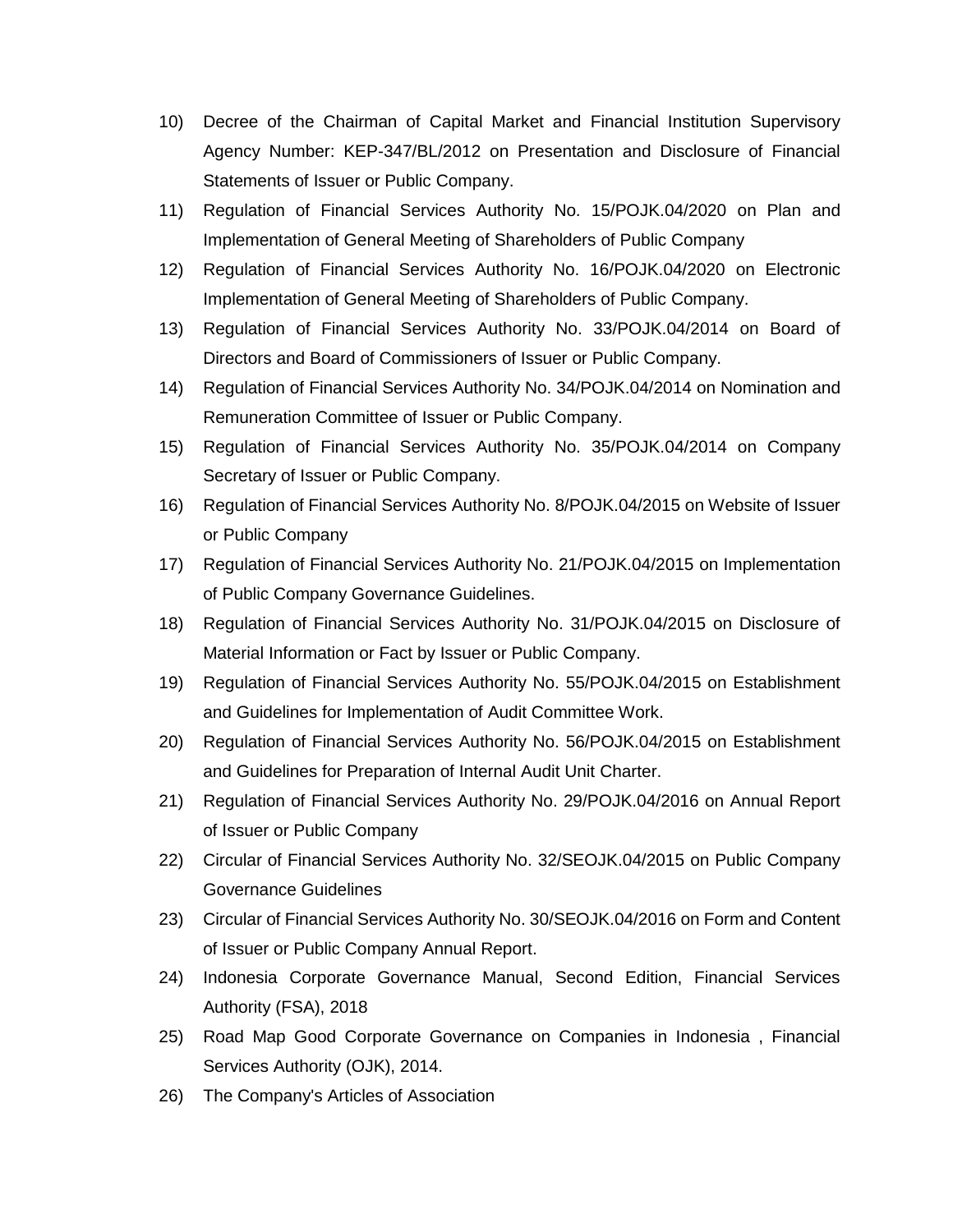and including any changes that occur in the future.

# **CHAPTER II CORPORATE GOVERNANCE STRUCTURE**

## **2.1** General meeting of shareholders

General meeting of shareholders is company organ that has authority not granted to the Board of Directors or the Board of Commissioners within the limits specified in the law of limited liability company and/or the Company's Articles of Association.

- 1) GMS consists of:
	- a. Annual GMS must be held every year, not later than 5 (five) months after the closing of the company's financial year.
	- b. Extraordinary GMS may be held at any time based on the need for the interest of the company.
- 2) The GMS may be held at the request of 1 (one) or more shareholders representing 1/10 (one tenth) or more of the total shares with voting rights, unless the Company's Articles of Association specifies a smaller amount, then the GMS may be requested to be held.
- 3) The GMS must be held in the territory of the Republic of Indonesia, that is the domicile of the Company or in the place where the Company carries out its main business activities, or in the provincial capital where the domicile or main business activities of the company is placed, or in the province where the domicile of the Stock Exchange and company shares are listed. The provisions regarding the GMS are further regulated in the Company's Articles of Association.

## **2.2.** Board of Commissioners

Board of Commissioners is company organ in charge of carrying out general and/or specific supervision in accordance with the articles of association and providing advice to the Board of Directors. The Board of Commissioners must monitor and ensure that GCG has been implemented effectively and sustainably.

## **2.2.1** Duties of the Board of Commissioners

1) The Board of Commissioners is in charge of supervising management policies, the general course of management regarding the Company and the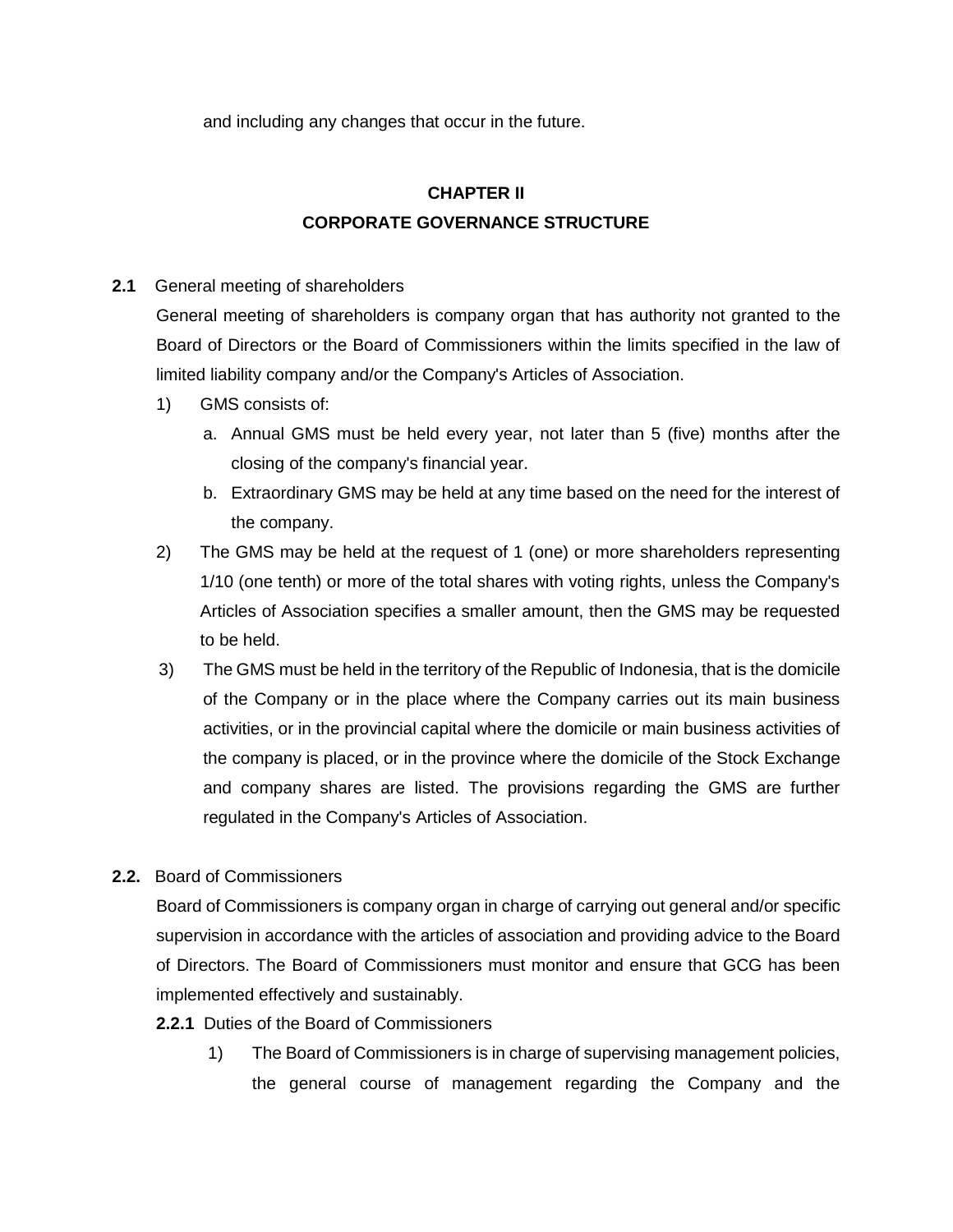Company's business carried out by the Board of Directors as well as providing advice to the Board of Directors including supervision of the implementation of the Company Long Term Plan, Company Work and Budget Plan and the provisions of the company's Articles of Association and GMS Resolutions, as well as laws and regulations, for the interest of the company and in accordance with the purpose and objectives of the company.

- 2) In performing the duties as referred to in number 1, then:
	- a. The Board of Commissioners is authorized to:
		- a) Examine the bookkeepings, letters, and other documents, check the cash for verification and others, securities and check the company assets;
		- b) Enter the yards, buildings, and offices used by the company;
		- c) Request an explanation from the Board of Directors and/or other officials regarding all issues related to the management of the company.

Details of authority of the Board of Commissioners are explained in the Articles of Association and/or Board Manual.

- b. The Board of Commissioners is obliged to:
	- a) Provide advice to the Board of Directors in performing the company management;
	- b) Provide opinion and approval of the Company's Annual Work and Budget Plan as well as other work plans prepared by the Board of Directors, in accordance with the provisions of the company's Articles of Association;
	- c) Follow the development of company's activities, provide opinions and suggestions to the GMS regarding any issue deemed important to the company management.

Details of obligation of the Board of Commissioners are explained in the Articles of Association and/or Board Manual.

- 3) In carrying out its duties, each member of the Board of Commissioners shall:
	- a. Comply with the company's Articles of Association and laws and regulations as well as the principles of professionalism, efficiency, transparency, independency, accountability, responsibility, and fairness;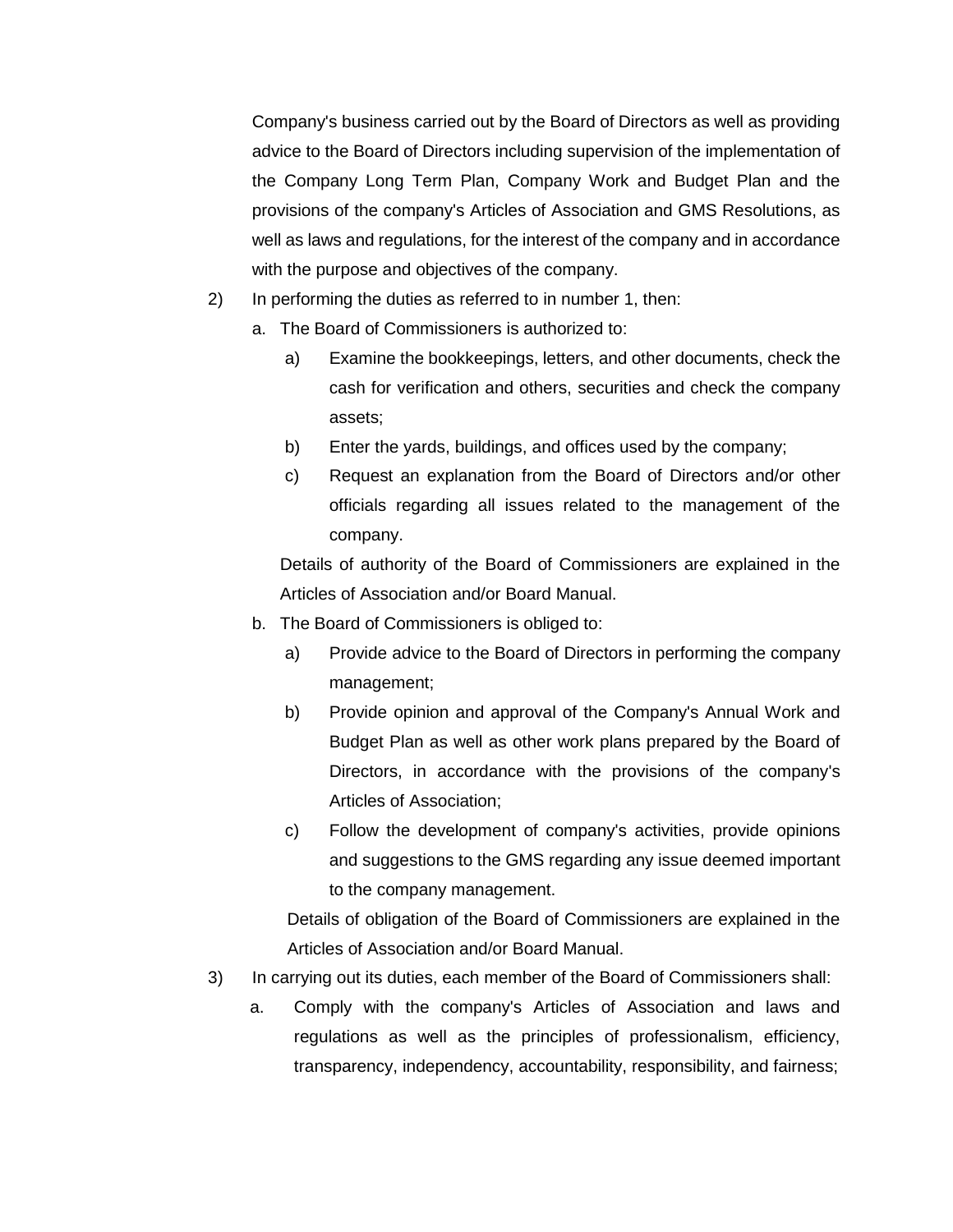b. Have good faith, full of prudence and responsibility in carrying out supervisory duties and providing advice to the Board of Directors for the interest of the company in accordance with the purpose and objectives of the company.

Details of duties of the Board of Commissioners are explained in the Articles of Association and/or Board Manual.

- 4) Under certain conditions, the Board of Commissioners shall hold an annual GMS and other GMS in accordance with their authority as set forth in the laws and regulations and the company's Articles of Association.
- 5) Responsibilities of the Board of Commissioners
	- a. According to its function as supervisor, the Board of Commissioners submits responsibility report of supervision on the company management by the Board of Directors. The Board of Commissioners' supervisory report is part of the annual report submitted to the GMS for approval as set forth in the laws and regulations and the Company's Articles of Association.
	- b. The approval to the annual report and the ratification of the financial statements constitute acquittal and discharge for the members of the Board of Directors to the extent that such actions are reflected in the annual report and the financial statements except for embezzlement, fraud and other criminal acts.
	- c. The responsibility of the Board of Commissioners to the GMS reflects the oversight accountability over the management of the company in the context of GCG implementation.

Details of responsibility of the Board of Commissioners are explained in the Articles of Association and/or Board Manual.

- 6) Composition of the Board of Commissioners
	- a. The composition and number of the members of the Board of Commissioners are determined by the GMS referring to the provisions of Company's Articles of Association with regard to Company's Vision, Mission and strategic plan, thereby they can make effective, right and fast decisions and act independently.
	- b. The Board of Commissioners at least consists of 2 (two) members of the Board of Commissioners, one of them is appointed as President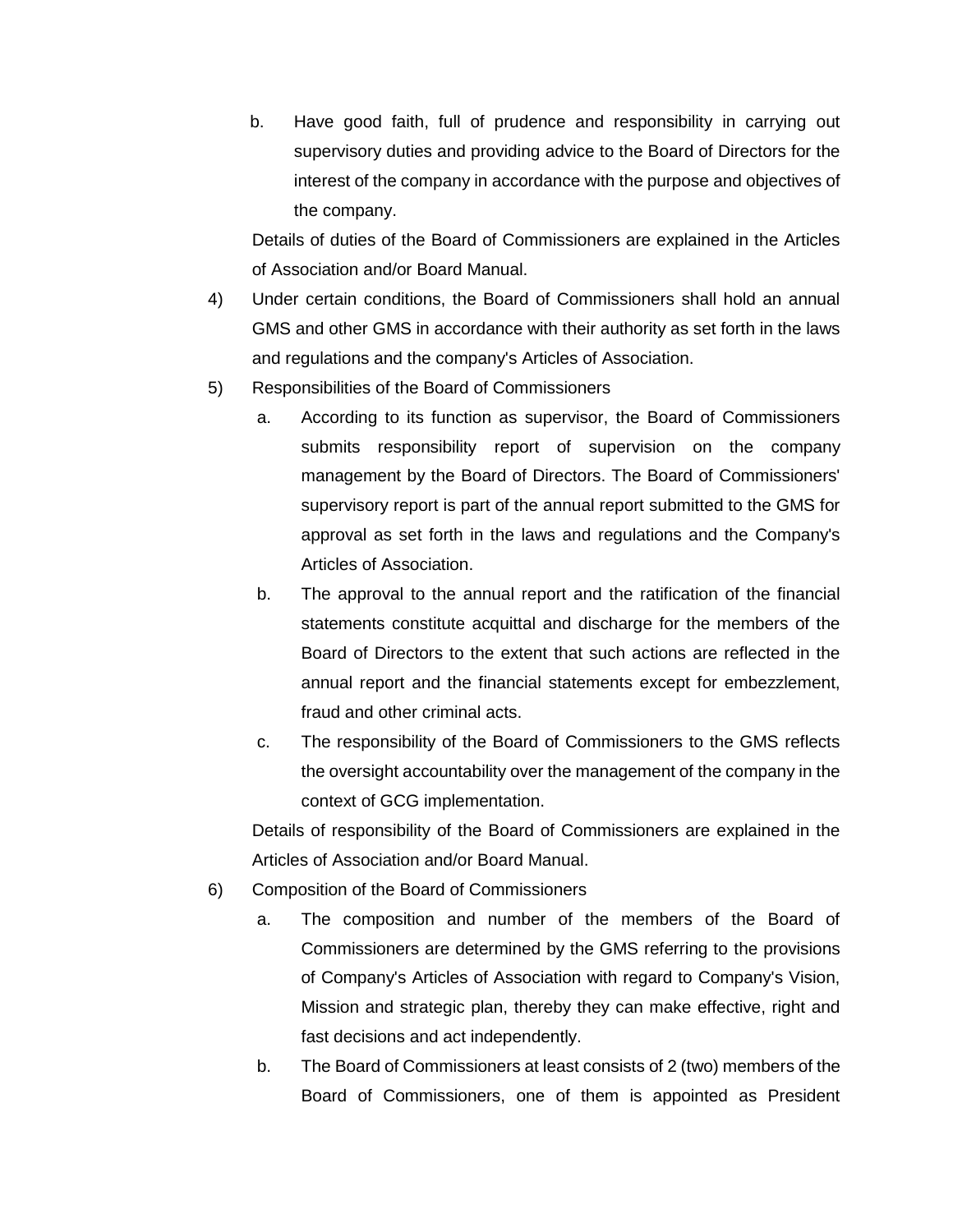Commissioner, and if necessary, one of them can be appointed as Vice President Commissioner.

c. The Board of Commissioners consists of Commissioner and Independent Commissioner. The number of Independent Commissioner is determined in accordance with the laws and regulations.

Details of composition, appointment, and dismissal of the Board of Commissioners are explained in the Articles of Association and/or Board Manual.

- 7) Meeting of the Board of Commissioners
	- a. All decisions of the Board of Commissioners are made at the meeting of the Board of Commissioners. The Board of Commissioners must convene a meeting at least 1 (one) time in 2 (two) months.
	- b. The Board of Commissioners must hold regular meeting with the Board of Directors at least 1 (one) time in 4 (four) months.
	- c. The Board of Commissioners may hold a meeting at any time at the request of 1 (one) or more members of the Board of Commissioners or the Board of Directors, by stating the agenda to be discussed.

Details of mechanism for meeting of the Board of Commissioners are explained in the Articles of Association and/or Board Manual.

## **2.2.2 Performance Evaluation and Reporting**

Performance of the Board of Commissioners will be evaluated annually by the shareholders in the GMS. The results of evaluation of the Board of Commissioners performance can be used for:

- 1) Basis to provide tantieme/performance incentive.
- 2) Consideration for shareholders to dismiss Members of the Board of Commissioners at any time if they are unable to carry out their duties properly.
- 3) Evaluation of effectiveness of the Board of Commissioners performance and serves as basis for acquittal and discharge (*acquit et de charge*).

In relation to the reporting the Board of Commissioners shall:

1) Report to the company regarding their share ownership and/or their family's share ownership in the company and in other company, including any change thereto.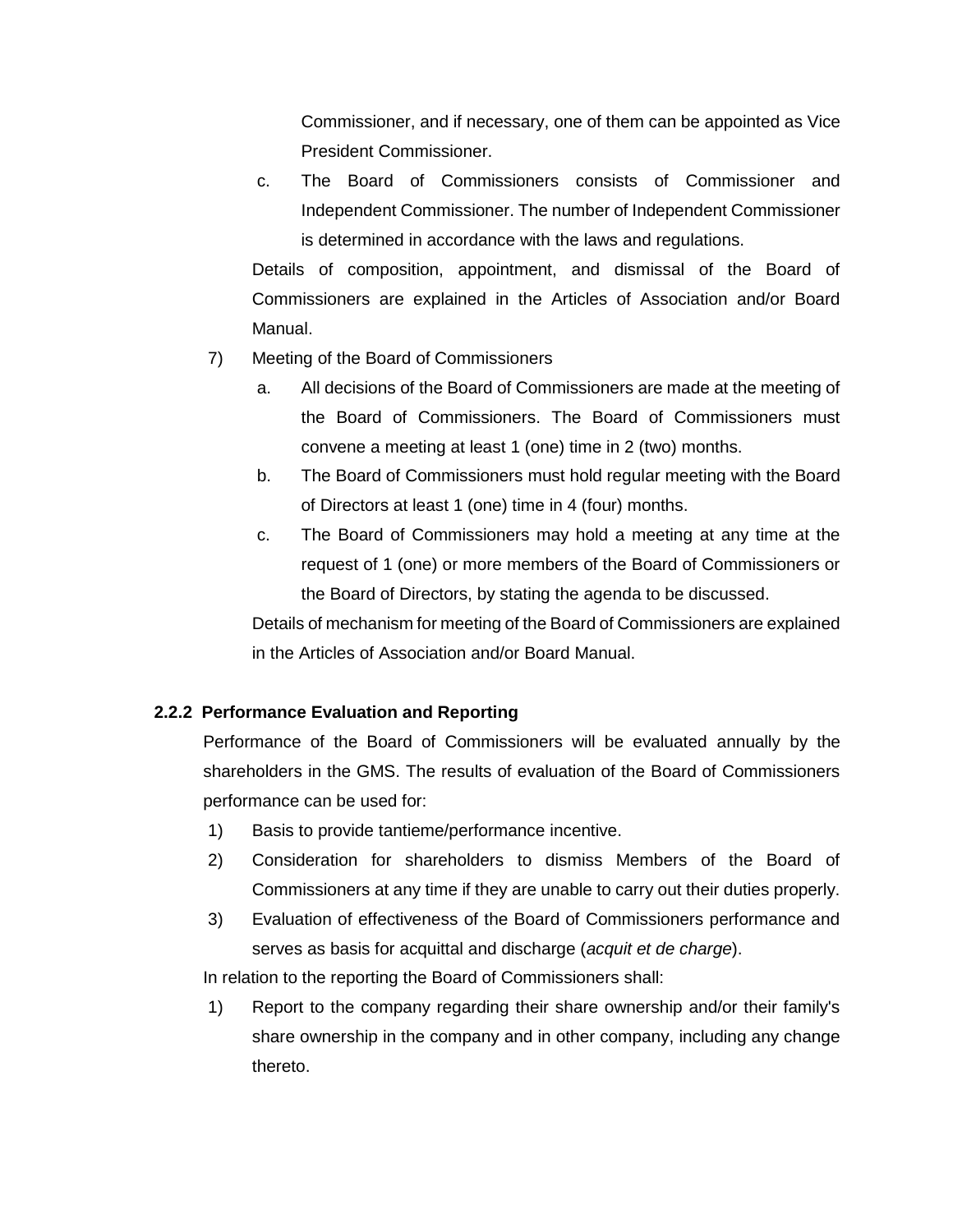2) Submit a report on the supervisory duties that they have done in the last financial year to the GMS.

Details of performance evaluation and reporting of the Board of Commissioners are explained in the Articles of Association and/or Board Manual.

### **2.2.3 Remuneration**

Members of the Board of Commissioners are given the honorarium, allowance, facility, and/or tantieme/performance incentive in the amount determined by the GMS. The amount of remuneration for the Board of Commissioners is disclosed in the company's annual report. Determination of the remuneration is one of meeting agenda in the annual GMS.

### **2.3 Supporting Organs of the Board of Commissioners**

### **2.3.1 Audit Committee**

Audit Committee is a committee established by and responsible to the Board of Commissioners in assisting the performance of duties and functions of the Board of Commissioners. Members of Audit Committee are appointed and dismissed by the Board of Commissioners. Audit Committee consists of at least 3 (three) members from Independent Commissioners and third parties. Audit Committee is chaired by an Independent Commissioner.

### **2.3.2 Nomination and Remuneration Committee**

Nomination and Remuneration Committee is a committee established by and responsible to the Board of Commissioners in assisting the performance of functions and duties of the Board of Commissioners related to the nomination and remuneration of Members of the Board of Directors and the Board of Commissioners.

### **2.3.3. Strategy, Risk Management, and Investment Committee**

Composition of members of the Strategy, Risk Management and Investment Committee consists of one or more members of the Board of Commissioners and/or independent parties who have expertise and experience in the fields of strategy, risk management, and investment and understand the relevant laws and regulations. The strategy, risk management and investment committee must perform its duties objectively and independently. The organization, duties and responsibilities, and work management of strategy, risk management, and investment committee are further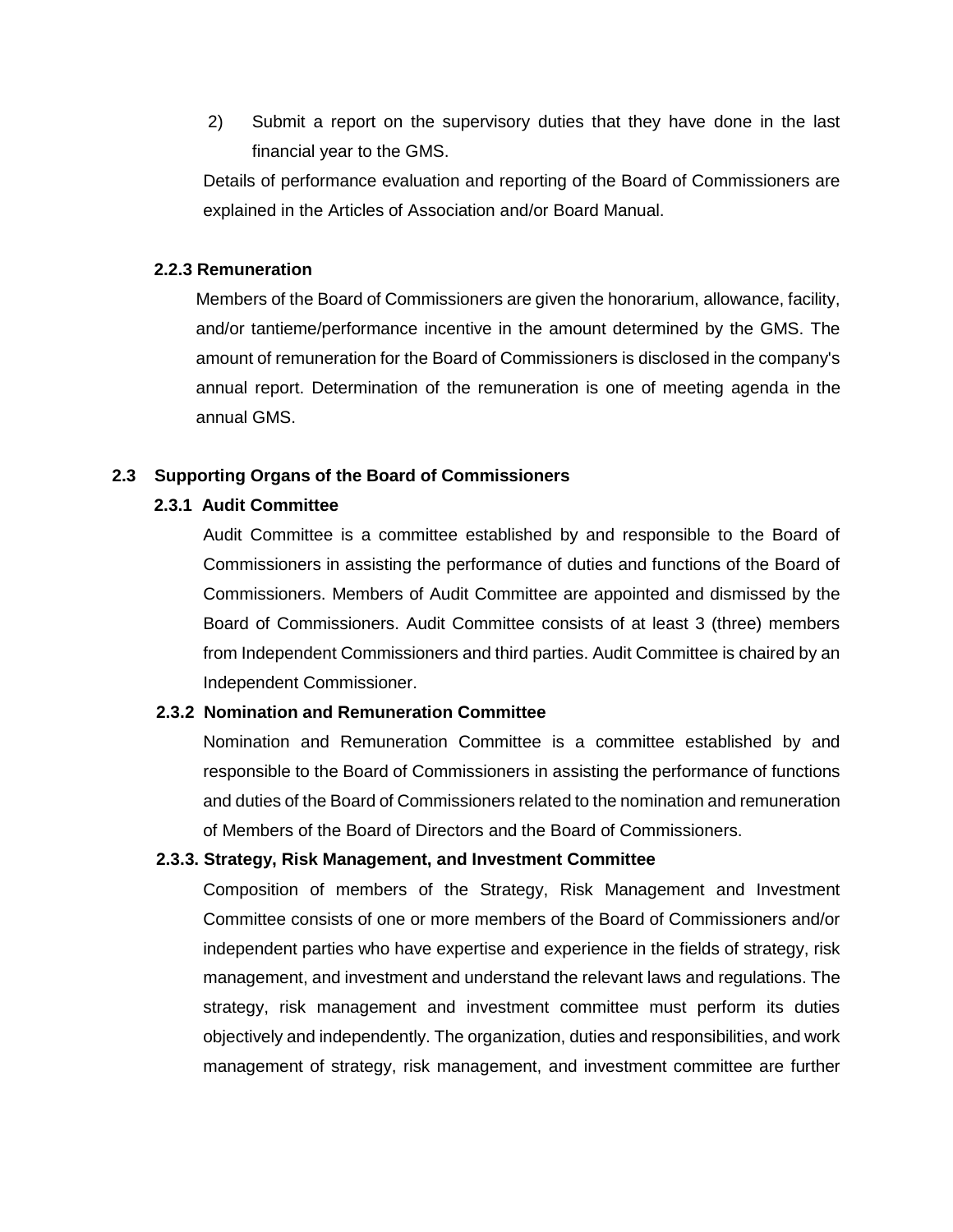regulated in the work guidelines (charter) of strategy, risk management and investment committee.

Strategy, Risk Management and Investment Committee has the duty to assist the Board of Commissioners to:

- 1) Review the implementation of strategy, risk management and investment. The duties of strategy field are to:
	- a. Review the policies and procedures of LTP, CWBP and/or business strategy policies;
	- b. Review the proposed LTP, CWBP and business strategy;
	- c. Review the implementation of LTP, CWBP and business strategy.

The duties of risk management field are to:

- a. Obtain understanding of company risk management which includes various risks faced by company, company's internal control, including methodology and infrastructure policies;
- b. Evaluate various risk measurement models used by the company and provide recommendations for further improvement;
- c. Monitor the suitability of various policies and implementation of risk management, including to monitor the implementation of duties of the division responsible for risk management and monitor the implementation of risk management;
- d. Monitor various potential risks faced by the company;
- e. Evaluate various risk management policies at the request of the Board of Commissioners;
- f. Monitor and provide recommendations regarding the continuing education plan for personnel in the risk management field;
- g. Coordinate the implementation and monitoring of the existence and level of effectiveness of each component of Enterprise Risk Management (ERM) within the company;
- h. Measure the effectiveness of each component of ERM that has been established by the company.

The duties of investment field are to:

a. Review the company's investment policies and procedures;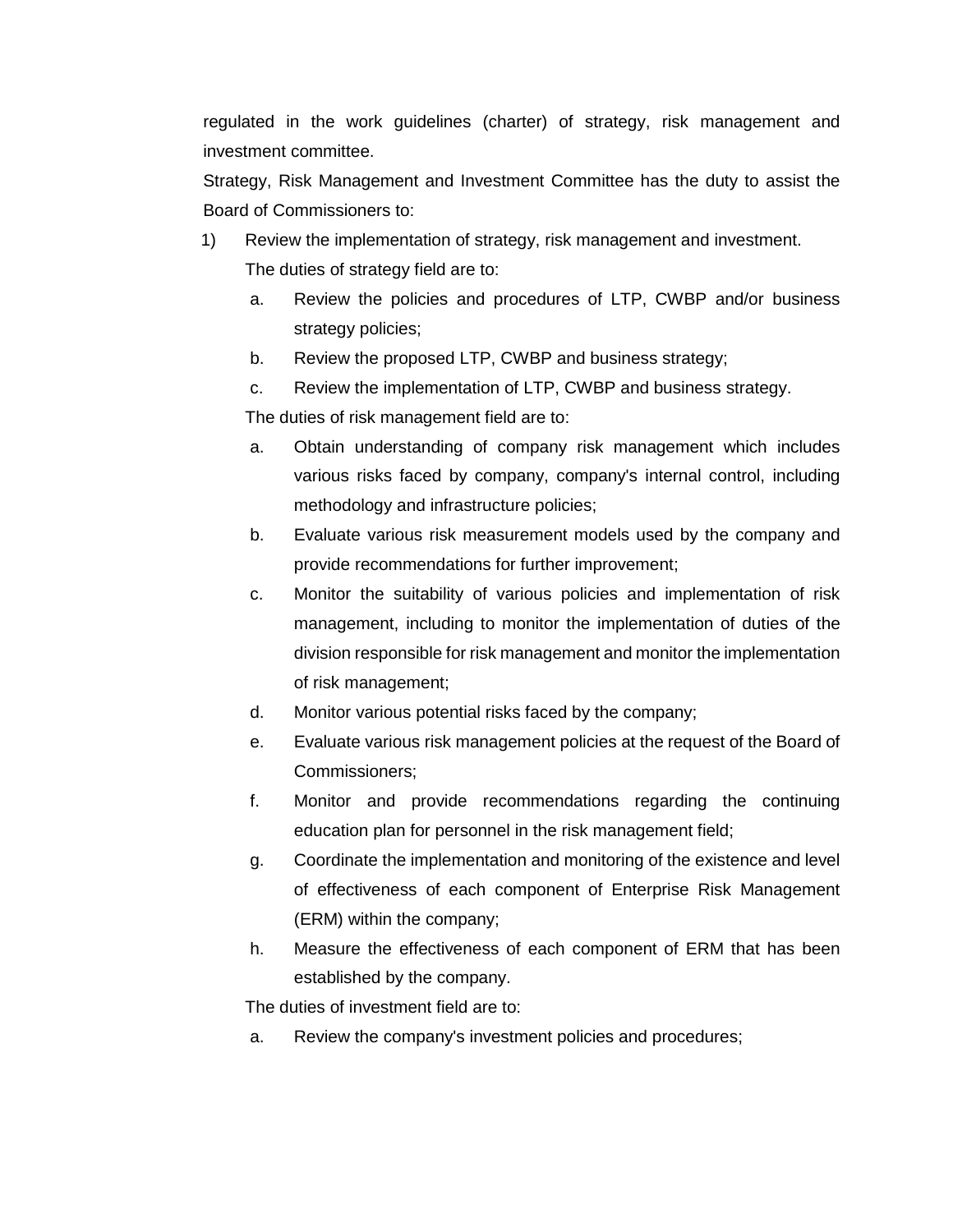- b. Review the proposed investment and/or capex submitted by the Board of Directors in accordance with the authority of the Board of Commissioners;
- c. Monitor the implementation of investment/CAPEX that has been approved by the Board of Commissioners by sampling.
- 2) Carry out special duties assigned by the board of commissioners to perform review on certain issues;
- 3) Create activity plan and committee budget to be submitted to the Board of Commissioners.

## **2.3.4 Secretariat of the Board of Commissioners**

Board of Commissioners may establish Secretariat of the Board of Commissioners chaired by Secretary of the Board of Commissioners assisted by staffs of Secretariat of the Board of Commissioners. Secretary of the Board of Commissioners and staffs of Secretariat of the Board of Commissioners are appointed and dismissed by the Board of Commissioners. Secretary of the Board of Commissioners is external party of the company.

Duties of Secretariat of the Board of Commissioners:

- 1) Secretariat of the Board of Commissioners has the duty of performing activities to assist the Board of Commissioners in executing its duties in the form of:
	- a. Preparing meeting, including briefing sheet for the Board of Commissioners;
	- b. Preparing minutes of meeting of the Board of Commissioners in accordance with the provisions of the company's articles of association;
	- c. Administering the documents of the Board of Commissioners, among others incoming letter, outgoing letter, minutes of meeting and other document;
	- d. Preparing the Work and Budget Plan Draft of the Board of Commissioners;
	- e. Preparing the Draft Reports of the Board of Commissioners;
	- f. Executing other duties of the Board of Commissioners.
- 2) In addition to executing duties as referred to in number (1), Secretary of the Board of Commissioners as the head of Secretariat, perform other duties in the form of: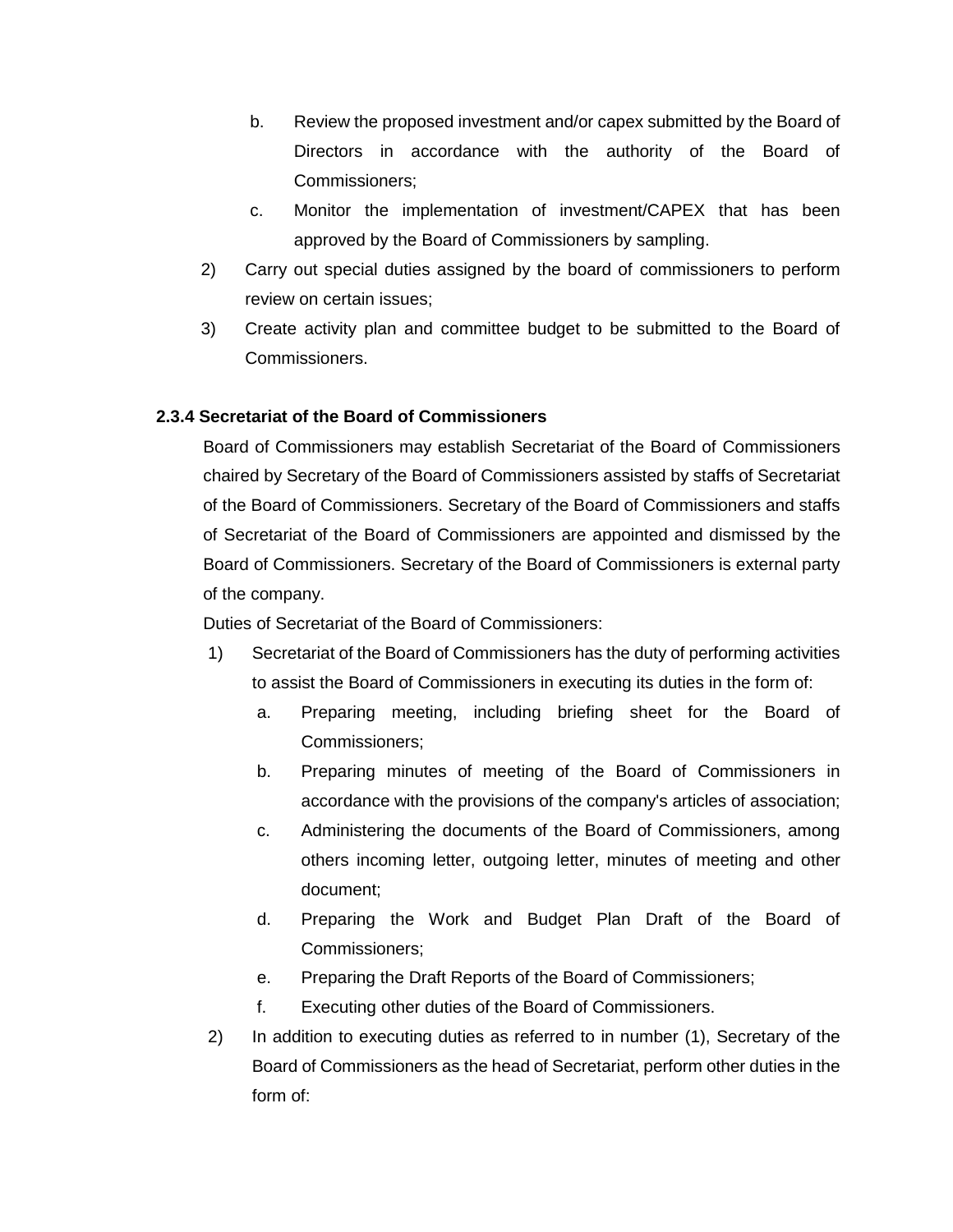- a. Ensuring that the Board of Commissioners complies with laws and regulations and applies GCG principles;
- b. Providing information required by the Board of Commissioners on regular basis and/or at any time if requested;
- c. Coordinating committee members, if necessary, to expedite the duties of the Board of Commissioners;
- d. As liaison officer between the Board of Commissioners and other parties.

Details of Audit Committee, Nomination and Remuneration Committee, Strategy, Risk Management and Investment Committee, Secretariat of the Board of Commissioners are explained in the Board Manual.

## **2.4 Board of Directors**

The Board of Directors is an authorized and fully responsible corporate organ for the management of the company for the benefit of the company in accordance with the purposes and objectives of the company and representing the company, both inside and outside the court in accordance with the provisions of the articles of association.

2.4.1 Duties of the Board of Directors

Board of Directors has the duty of executing all actions related to and is responsible for the company management for the interest of the company in accordance with the purpose and objectives of the company as well as representing the company both inside and outside the court concerning anything and all events with restrictions as regulated in the laws and regulations, company's Articles of Association and/or GMS resolutions.

Details of duties of the Board of Directors are explained in the Articles of Association and/or Board Manual.

## 2.4.2 Rights of the Board of Directors

- 1) Establish policies that are deemed appropriate in the company management;
- 2) Regulate the delegation of authority of the Board of Directors to represent the company inside and outside the court to one person or several people specifically appointed for such purpose including company employees, either individually or jointly and/or other entities;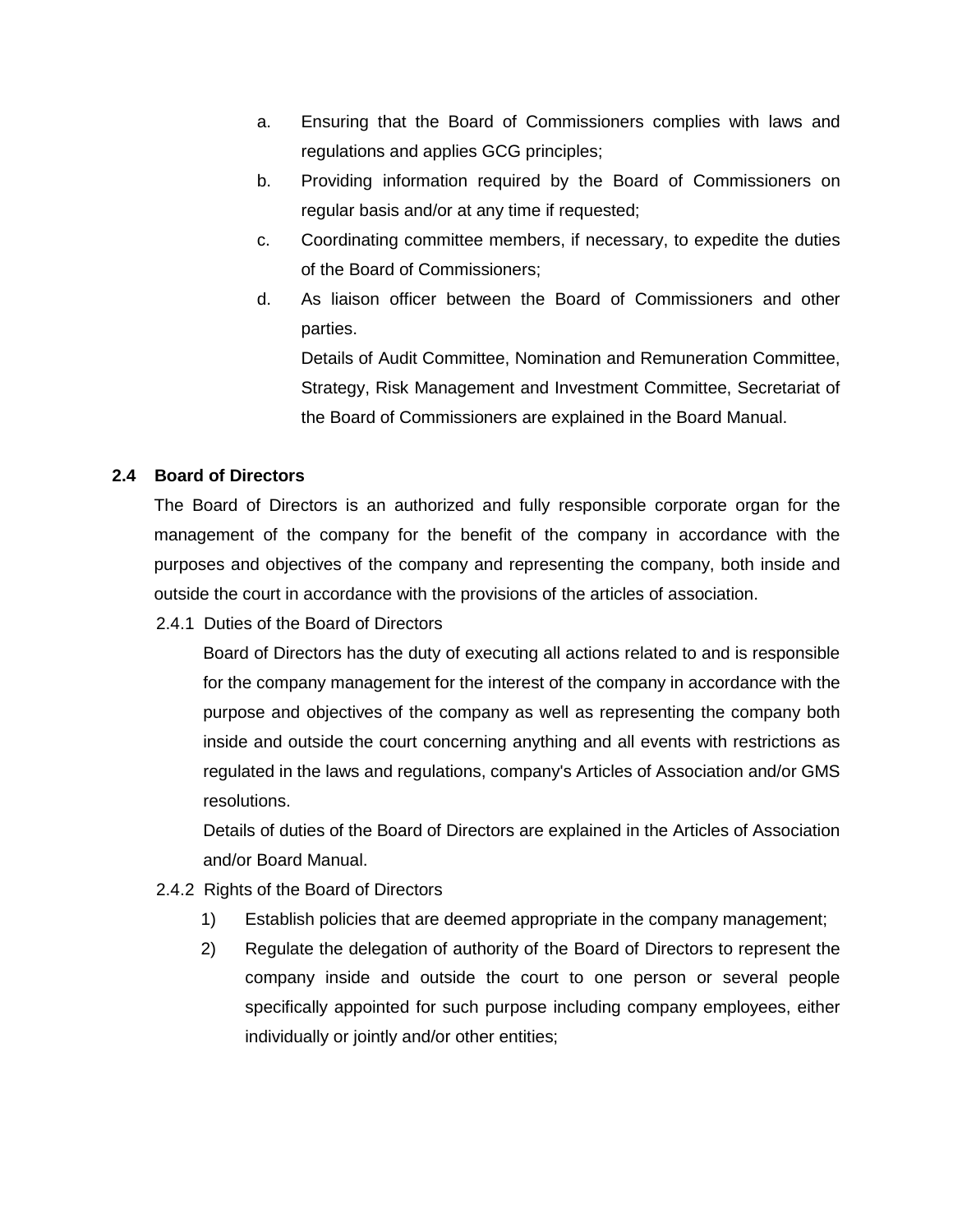3) Regulate provisions regarding company employees including the determination of wage, pension or old-age benefit and other income for company employees based on laws and regulations in force.

Details of rights of the Board of Directors are explained in the Articles of Association and/or Board Manual.

## 2.4.3 Responsibilities of the Board of Directors

- 1) Striving for and ensuring the implementation of the Company's business and activities accordance with the aims and objectives as well as its business activities;
- 2) Preparing in time the Company's Long-Term Plan, Annual Work Plan and Budget and other work plans and amendments to be submitted to the Board of Commissioners and obtain approval from the Board of Commissioners;
- 3) Preparing a Register of Shareholders, Special Register, Minutes of GMS, and Minutes of Meeting of the Board of Directors.

The responsibilities of the Board of Directors shall be explained in detail in the Articles of Association and/or the Board Manual.

2.4.4 Composition of the Board of Directors

- 1) The company is managed and directed by the Board of Directors whose number is adjusted to the needs of the company, consisting of at least 2 (two) people, one of whom shall be appointed as the President Director, and one of them can be appointed as the Vice President Director if necessary.
- 2) The members of the Board of Directors shall be appointed and dismissed by the GMS which is attended by the Holders of Series A Golden Shares whose resolution shall be approved by the Holders of Series A Golden Shares with due observance to the provisions in the Company's Articles of Association. The Board of Directors shall be appointed by the GMS from the candidates proposed by the Holders of Series A Golden Shares, whose nomination is binding for the GMS. This provision also applies to the GMS held in order to revoke or affirm the resolution to temporarily dismiss members of the Board of Directors.
- 3) The members of the Board of Directors shall be appointed for a period from the closing or the date set forth by the GMS that appointed them and expired at the closing of the 5th (fifth) Annual GMS after the date of appointment, provided that it should not be no later than 5 (five) years, taking into account the laws and regulations in the capital market sector, but without prejudice to the right of the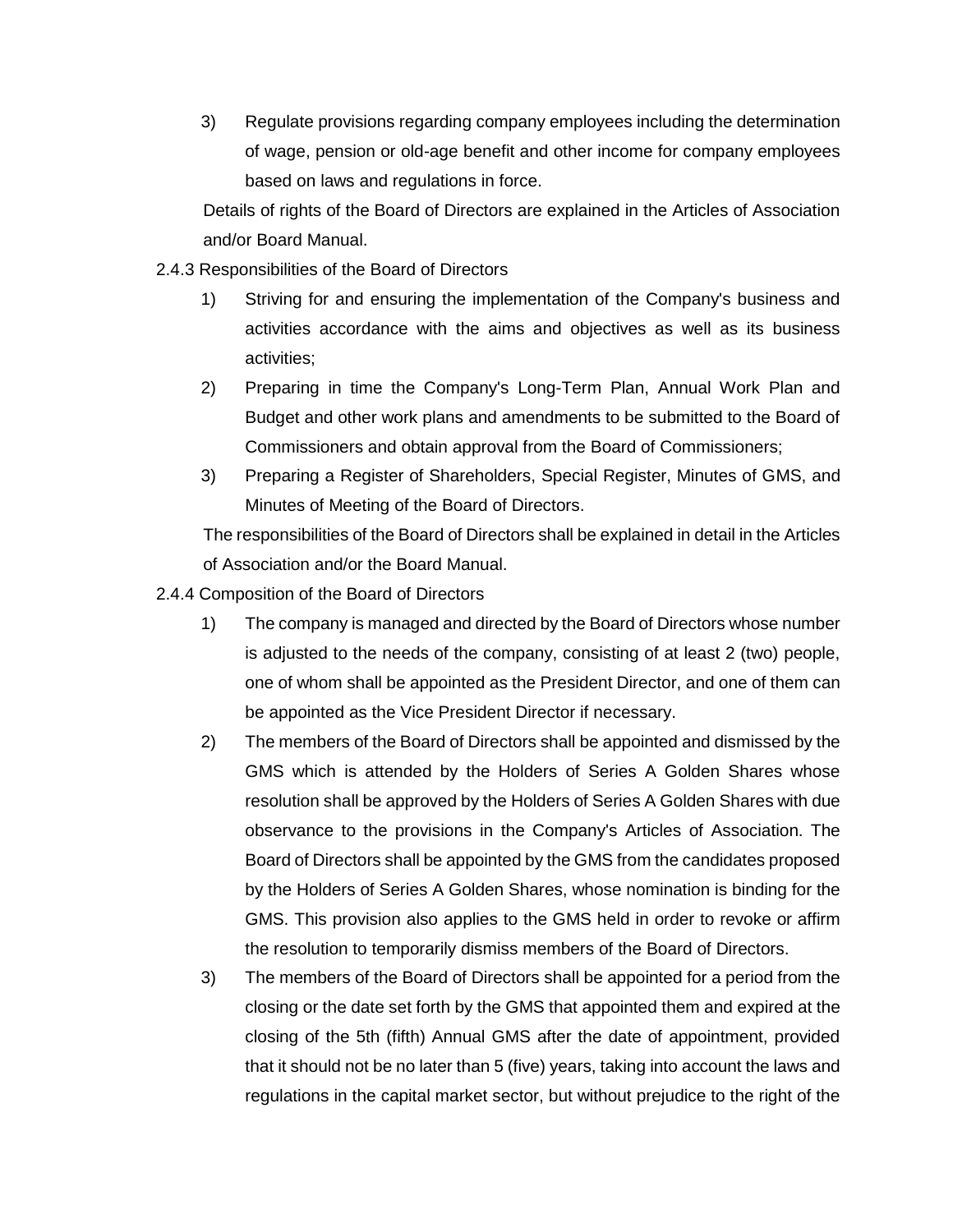GMS to dismiss members of the Board of Directors at any time prior to the expiration of their term of office. Such dismissal shall be effective as of the closing of the GMS, unless otherwise determined by the GMS.

The composition, appointment, and dismissal of the Board of Directors shall be explained in detail in the Articles of Association and/or the Board Manual.

## 2.4.5 Meeting of the Board of Directors

- 1) The Board of Directors is required to hold a meeting of the Board of Directors periodically at least 1 (one) time in every month.
- 2) The Board of Directors is required to regularly hold meetings of the Board of Directors with the Board of Commissioners at least 1 (one) time in 4 (four) months.
- 3) The meeting of the Board of Directors may be held at any time if:
	- a. deemed necessary by one or more members of the Board of Directors;
	- b. requested by one or more members of the Board of Commissioners in writing.
- 4) The summons for the meeting of the Board of Directors shall be made by a member of the Board of Directors who is entitled to represent the Board of Directors

The mechanism for the Board of Directors meeting shall be explained in detail in the Articles of Association and/or the Board Manual.

## 2.4.6 Performance Evaluation

The performance of the Board of Directors shall be evaluated annually by the shareholders in the GMS. The results of the performance evaluation of the Board of Directors can be used as:

- 1) Basis for providing tantieme/performance incentive.
- 2) Consideration for shareholders to dismiss members of the Board of Directors at any time if they failed to fulfill their obligations as agreed in the management contract and failed to carry out their duties in a proper manner.
- 3) Means of evaluating the effectiveness of the performance of the Board of Directors and serves as the basis for discharge of the members from responsibilities *(acquit et de charge)*.

In relation to the reporting, the Board of Directors shall:

1) Report to the company regarding their share ownership and/or their family's share ownership in the company and in other company, including any change thereto.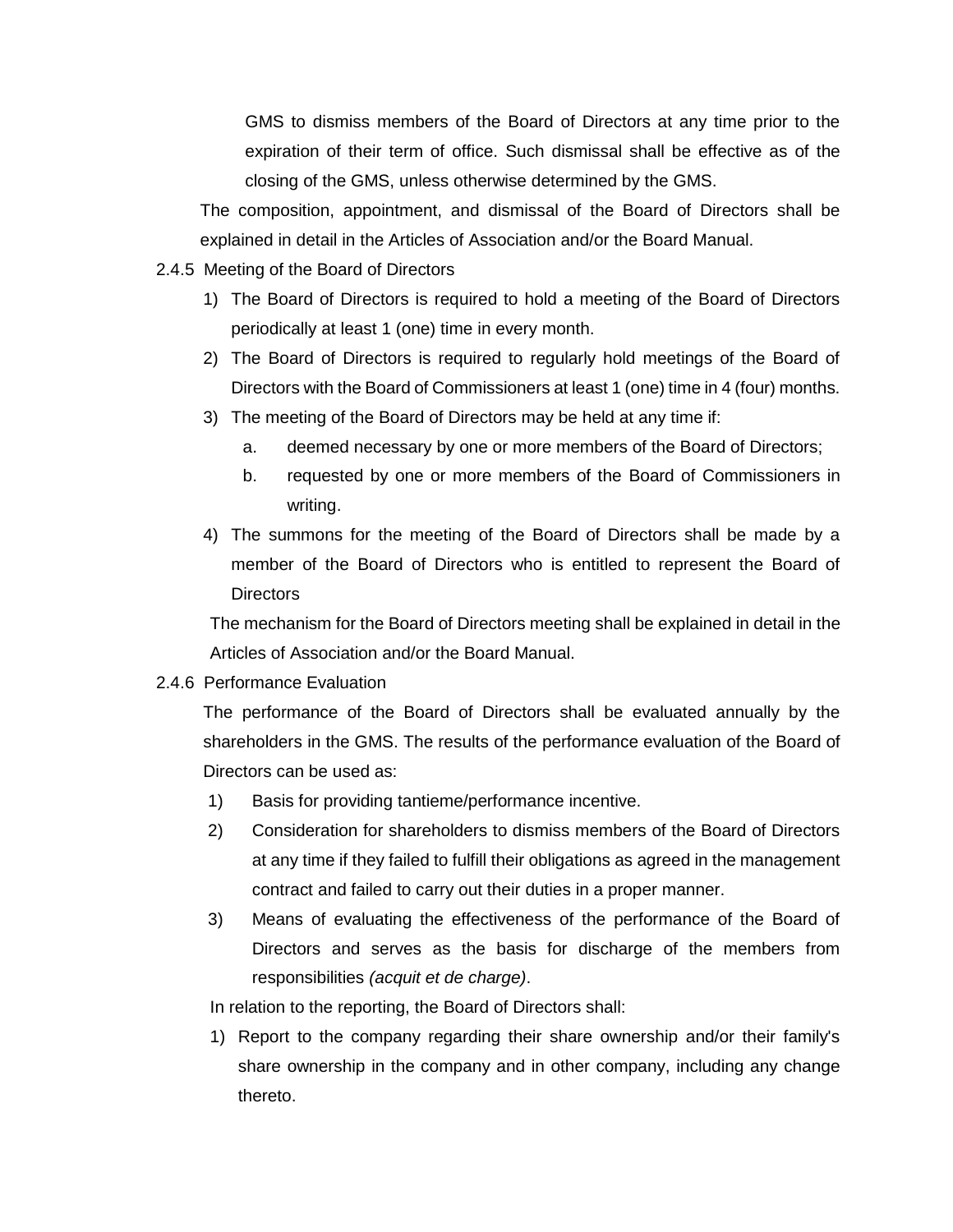2) Submit annual reports on activities that they have carried out during the last financial year to the GMS.

The performance evaluation of the Board of Directors shall be explained in detail in the Articles of Association and/or the Board Manual.

2.4.7 Remuneration

Members of the Board of Directors shall be given salaries, allowances, facilities, and/or tantieme/performance incentive in the amount determined by the GMS. The amount of remuneration for the Board of Directors shall be disclosed in the company's annual report. Determination of remuneration shall be one of the meeting agenda items at the Annual GMS.

### **2.5 Supporting Organs of the Board of Directors**

2.5.1 Internal Auditor

Internal auditors are an integral part of the corporate internal control system. The Board of Directors is required to establish an internal audit function as a work unit that carries out independent and objective assurance and consulting activities. The Internal Auditor shall be described in detail in the Board Manual.

2.5.2Corporate Secretary

Corporate Secretary is an individual or person in charge of a work unit that carries out the function of a corporate secretary. The corporate secretary is responsible to the Board of Directors.

The Corporate Secretary shall be explained in detail in the Board Manual.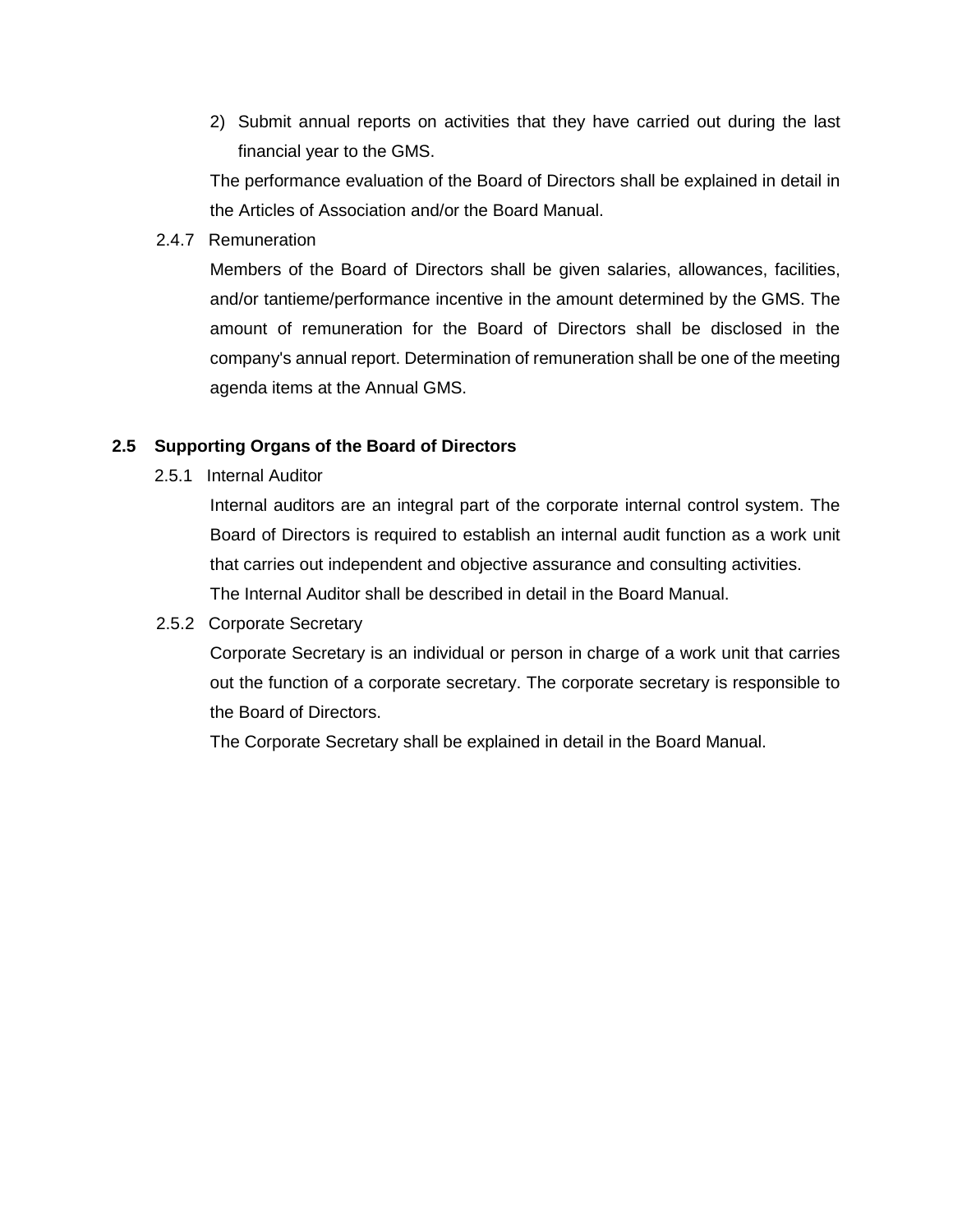# **CHAPTER III CORPORATE GOVERNANCE POLICY**

### 3.1 **Employee Work Regulations**

The company can enter into a Collective Labor Agreement ("CLA") to regulate the work procedures for its employees. The CLA shall be valid no later than 2 (two) years from the date of signing or otherwise set forth in the CLA. In the event that the CLA negotiations have not reached an agreement, then within 30 (thirty) days the validity period of the CLA can be extended 1 (one) time for a maximum of 1 (one) year upon the agreement of the parties. The company considers employees as the company's main asset who plays a very essential role in the development of the company. Therefore, human resources shall be optimally managed by the company to ensure that the company always has excellent employees and can be directed to achieve company goals

### **3.2 Performance Assessment and Remuneration System Policy**

The company establishes a performance assessment system used to evaluate and analyze and can be used as a basis for providing rewards and punishments for performance achievements. Performance assessment shall be carried out fairly, transparently, and independently by using key performance indicators that have been determined by considering relevant, measurable, comparable, comprehensive and reasonable aspects. Key Performance Indicator (KPI) achievement is one of the company's considerations in providing tantieme/performance incentive to members of the Board of Directors and Board of Commissioners based on the stipulation of the GMS. The company has a remuneration system that is built in a fair and transparent manner. The Company periodically reviews the remuneration system by taking into account the laws and regulations, especially in the field of employment and other important factors

## **3.3 Financial Management and Accounting Policy**

The company conducts financial management in a professional and open manner based on the principle of prudence and by taking into account the principles of accountability through a clear separation of functions and duties, namely between the functions of verification, recording and reporting, storage and depositing and authorization

## **3.4 Quality Management Implementation Policy**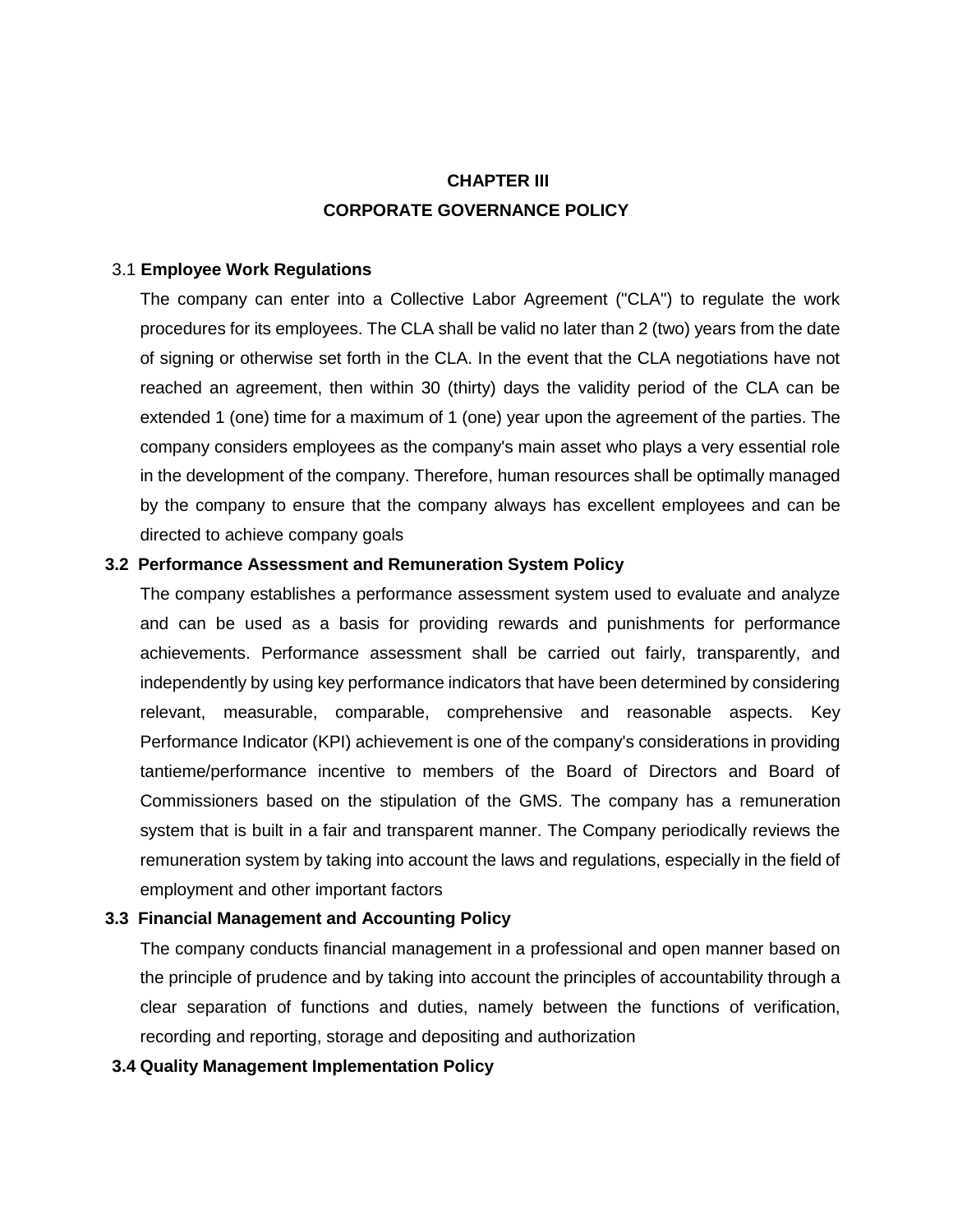The company is committed to implementing a consistent and integrated quality management system at all functions and levels by taking into account the effectiveness of business processes and overall company performance in order to increase productivity and competitiveness. The quality management system must be implemented by all company employes at all levels based on the principles of prioritizing the company's interests, focusing on customer and stakeholder satisfaction, involving all levels of the company and paying attention to the environment.

### **3.5 Information Technology Governance Policy**

The information technology governance shall be implemented in accordance with the ICT (Information & Communication Technology) Governance Procedures, which are structured to ensure that the data/information issued by the company is accurate, easily accessible, available as needed, easy to be reported, reliable and safe. The company utilizes information systems and technology to produce accurate, fast, and reliable information to provide optimal added value for the company. To continuously improve the effectiveness of information technology governance, the company prepares a blueprint or master plan for information technology development and its stages by taking into account the needs, availability of resources and developments in the business environment.

### 3.6 **Asset Management Policy**

The company manages assets based on the principle of the highest and best use (optimization) for each company's assets in a prudent manner. The company views that the company's assets include not only tangible and physical assets but also intellectual property. The company protect their own intellectual property and does not do anything that can impair its value. The company upholds and respects the legitimate intellectual property rights of the Company or other individuals

## **3.7 Business Development Policy**

The Company views that business development is a strategic function carried out to maintain business continuity and increase the company's growth and competitiveness. In business development activities, the company is guided by the following principles:

- 1) Prudent, i.e. planning and implementation based on prudence and the implementation of risk management.
- 2) Professional, i.e. planning and implementation prioritizing expertise, independence, and the provisions of applicable laws and regulations.
- 3) Confidential, i.e. information in the company's development plan is not misused for the benefit of parties outside the company.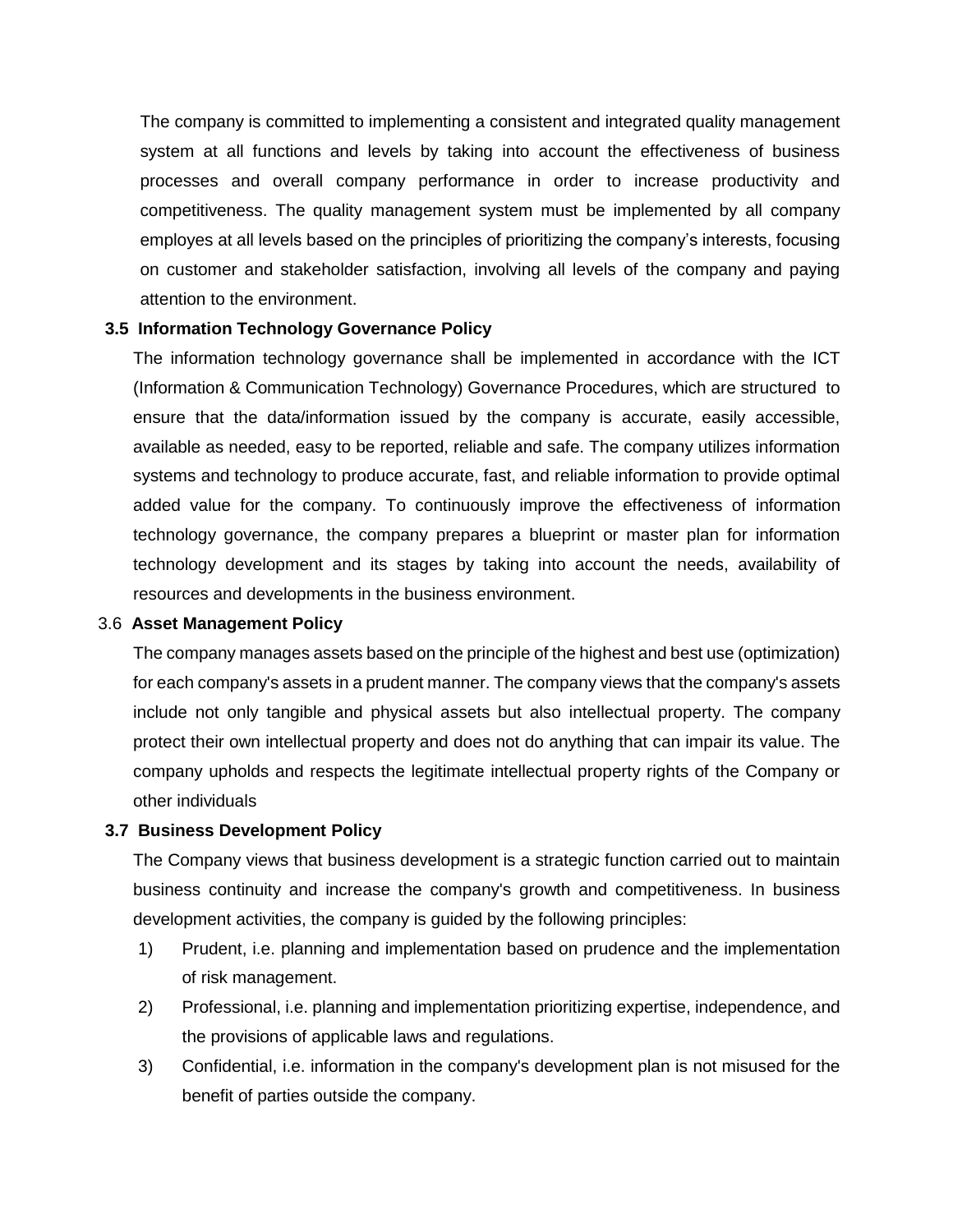#### **3.**8 **Policy on Relationships with Subsidiaries**

The Company always maintains good relations with its subsidiaries in an effort to build synergies and improve the company's image, in accordance with GCG principles and applicable laws and regulations.

### **3.9 Occupational Safety, Health and Environment (OSHE) Policy**

The company is committed to consistently establishing OSHE aspects in every activity to minimize potential negative impacts and strive for zero accident to humans and the environment. The company provides a safe and healthy work environment by ensuring that the business site as well as other company facilities and infrastructure comply with the applicable laws and regulations regarding occupational safety and health.

#### **3.10 Policy on the Procurement of Goods and Services**

The Company implements the process of procurement of goods and services in accordance with GCG principles by considering the principles of transparency, cost efficiency and competitiveness in accordance with the prevailing laws and regulations. This is done to ensure that the supply chain runs effectively and efficiently, because the ability of the supplier/vendor shall affect the quality of the company's output. Confidential documents for the procurement of goods and services shall be kept confidential in order to prevent irregularities in the procurement of goods and services.

#### **3.11 Internal Control Implementation Policy**

The Company establishes an effective internal control system to secure the company's investment and assets, which covers the control environment, assessment, and risk management of control activities, information and communication systems and monitoring. The internal control system shall be implemented by all of the company personnel and the company's internal audit function whose main task is to evaluate the operational activity control process, risk management and corporate governance in order to ensure the effectiveness in achieving the company's goals. The implementation of the internal control system in the company shall be supervised by the Audit Committee through an assessment of the implementation of activities and audit results conducted by the internal audit and external auditors, providing recommendations for improving the internal control system and ensuring that there is a satisfactory review procedure for all information issued by the company.

#### 3.12 **Corporate Social Responsibility Implementation Policy**

The company realizes that the company has legal, social, moral and ethical obligations and responsibilities towards the interests of the surrounding community, considering that the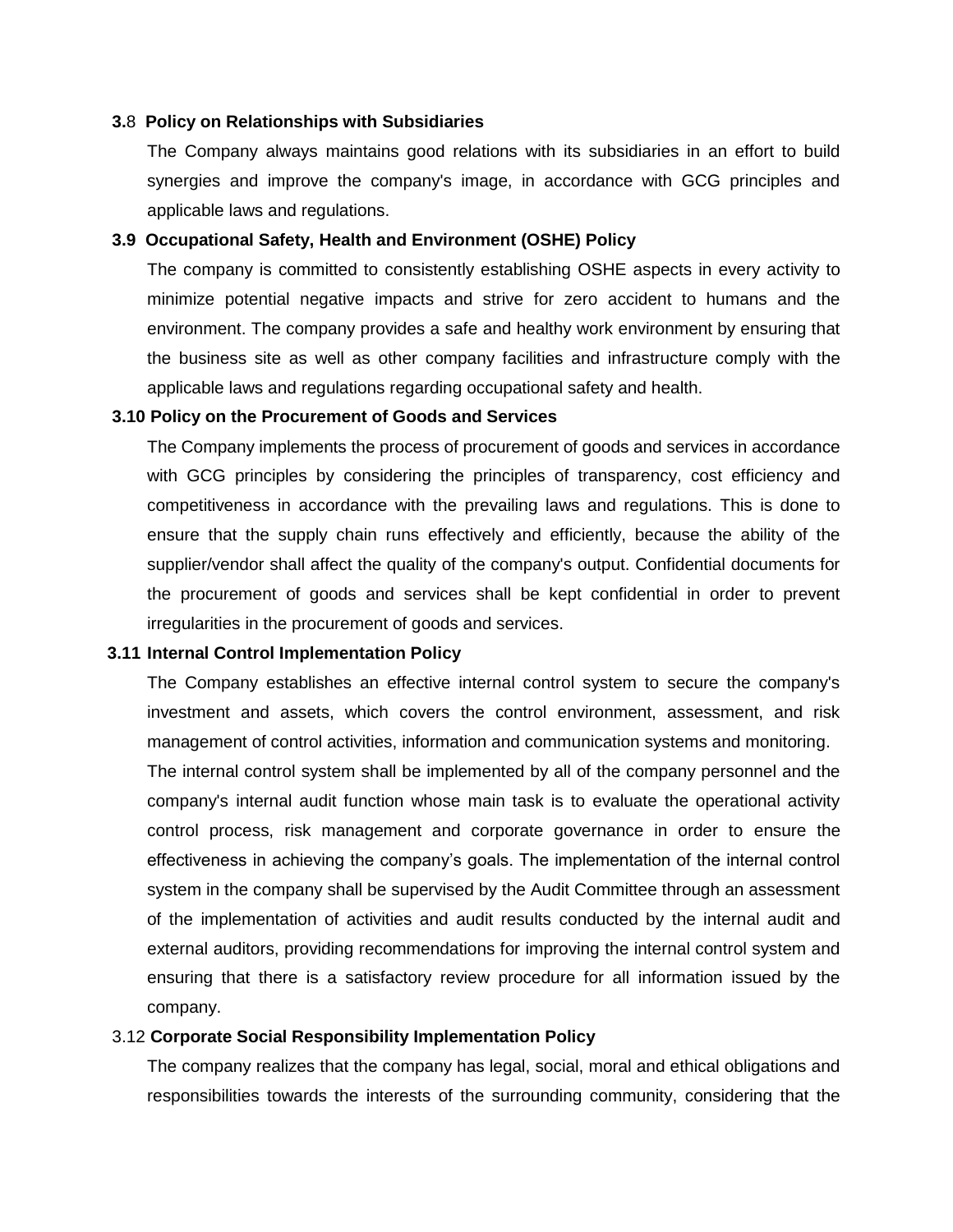company's success cannot be separated from a harmonious, dynamic, and mutually beneficial relationship with the surrounding community. Therefore, the company establishes a corporate social responsibility program as a strategic effort as part of the company's vision and mission to maintain and improve harmonious relations between the company and the surrounding community to create conducive conditions to support the company's business development and growth. The corporate social responsibility shall be implemented based on the principles of participation, accountability, partnership, community development and sustainability.

### 3.13 **Policy on Communication with Shareholders or Investors**

This policy is intended to give shareholders/investors a clearer understanding of the information that has been published to the public, and to allow shareholders/investors to provide input to the company, as set forth in the company's communications policy. This policy aims at providing equality to all shareholders/investors and increasing the participation and role of shareholders/investors in the implementation of corporate communication programs.

### 3.14 **Policy on Fulfillment of Creditor's Rights**

This policy is used as a guideline in making loans to creditors, with the aim of maintaining the fulfillment of rights and maintaining creditor's trust in the company, as regulated in the code of conduct.

#### 3.15 **Information Disclosure Policy**

Material information or facts are important and relevant information or facts regarding events, occurrences, or facts that may affect the price of securities on the Stock Exchange and/or the decisions of investors, prospective investors, or other parties with an interest in such information or facts.

The company as a public company is required to submit information disclosure or material facts in order to fulfill the principle of information disclosure which has important meaning for stakeholders as material for consideration in making investment decisions. In relation to this fulfillment, companies are required to submit reports of material information or facts to the FSA and make announcements of material information or facts to the public

#### 3.16 **Policy on the Prevention of Insider Trading**

The company strives to minimize the occurrence of insider trading by setting ethical standards that must be adhered to by company personnel as specified in the code of conduct.

### 3.17 **Policy on Keeping Company Secret**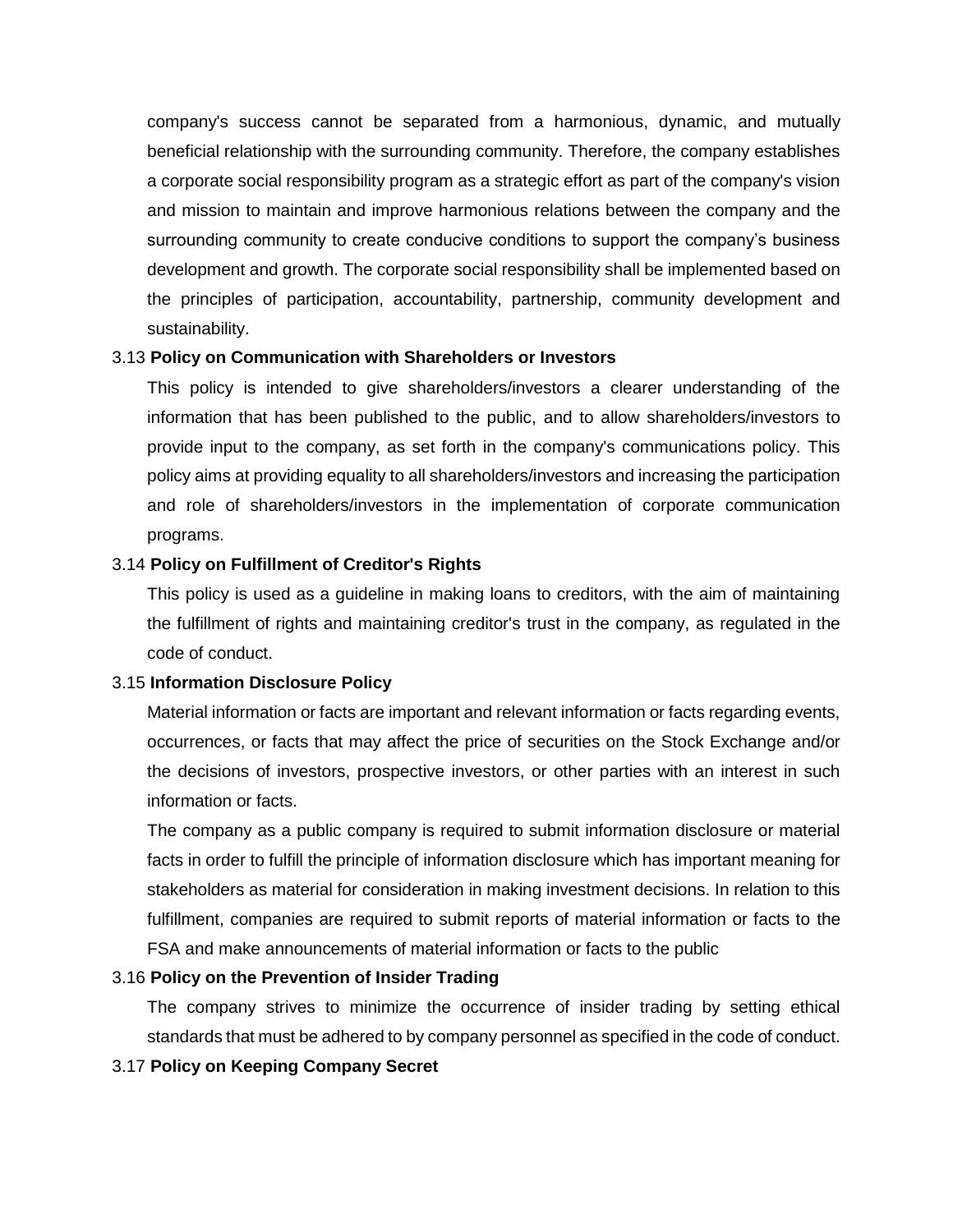The Company adheres to the confidentiality provisions as set forth in the laws and regulations and code of conduct, including but not limited to:

- 1) The Board of Directors and the Board of Commissioners shall be responsible for maintaining the confidentiality of company information;
- 2) Internal auditors, external auditors, committee members under the Board of Commissioners and Employees are required to keep the information obtained during their duties confidential.

### 3.18 **Policy on Conflicts of Interest**

The company prohibits every personnel of the company from being in a situation that may result in a conflict of interest. The company defines a conflict of interest as a conflict of personal economic interest with the company's economic interest that may have an impact on objectivity and commercial considerations. The company establishes a policy so that every decision made by every company personnel is solely for the best interest of the company.

### 3.19 **Anti-Corruption, Gratification and Fraud Practices Policy**

Anti-corruption, gratification and fraud policy is useful to ensure that the company's business activities are carried out legally, prudently, and in accordance with GCG principles. This policy also prevents the company from corrupt practices, both giving and receiving from other parties, as regulated in the code of conduct, gratification control policies, and other related guidelines.

## 3.20 **Policy on the Implementation of the Whistle Blowing System**

To improve the compliance of the company personnel with applicable regulations and ethical standards of the company and to prevent violations from occurring, the Company establishes and implements the Whistle Blowing System Guidelines within the company. The Whistleblowing System is a system used to accommodate, process, follow up and prepare reports on any information submitted by the whistleblower regarding violations occurring within the company. The reports obtained from the Whistle Blowing System mechanism shall be subject to attention and follow-up, including the provision of appropriate sanctions and punishments in order to provide a deterrent effect for perpetrators of violations and also for those who intend to do so.

## 3.21 **Business Ethics and Work Ethics (Code of Conduct)**

GCG shall be implemented under high integrity. Hence, it is necessary to have code of conduct as a reference for the company personnel. Code of conduct constitutes a set of ethical behavior commitments in undertaking business in the company for the Board of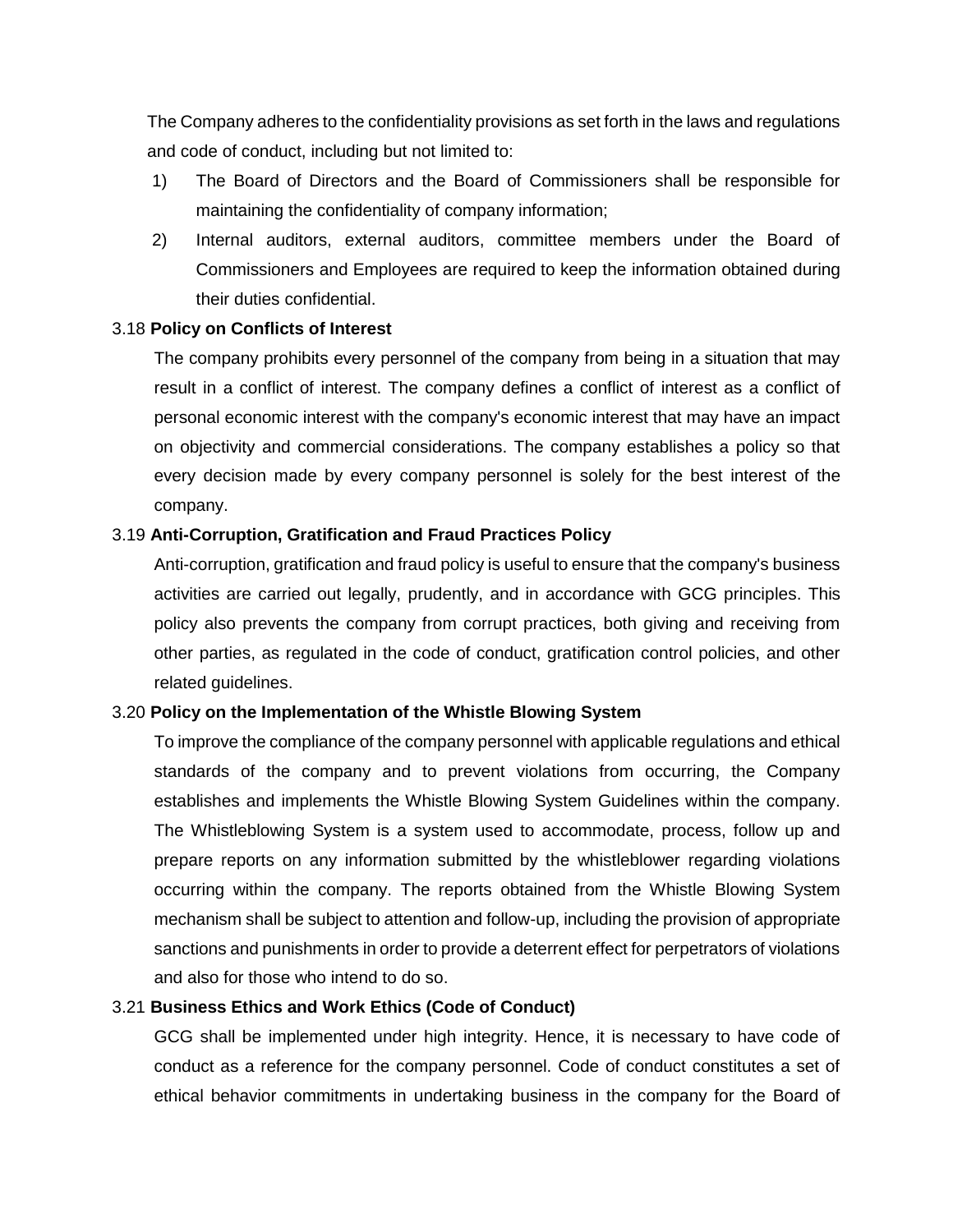Commissioners, Board of Directors and employees, which are compiled and used as guidelines to influence, form, regulate and perform consistent behavior under the principles of ethical sensibility, ethical reasoning, and ethical conduct.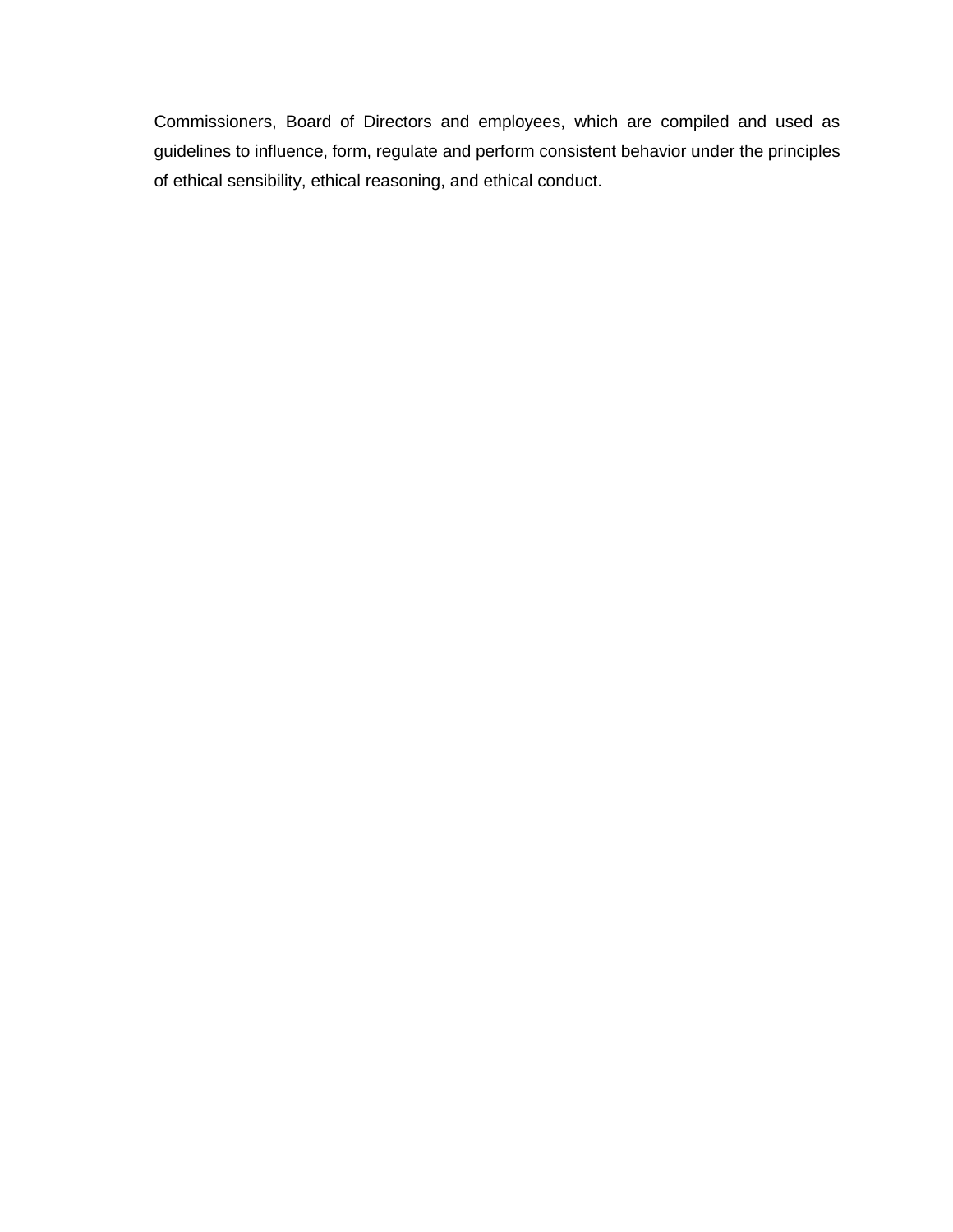## **CHAPTER IV SHAREHOLDERS**

## 4.1 **The rights of shareholders**

- 1) Attending, giving opinions, and voting at the GMS, provided that 1 (one) share entitles the holder to cast 1 (one) vote
- 2) Every shareholder has the right to file a lawsuit against the company to the District Court if harmed because of the company's actions that are considered unfair and without reasonable reason as a result of the decision of the GMS, Board of Directors, and/or Board of Commissioners
- 3) Every shareholder shall reserve the right to request the company to purchase their shares at a reasonable price if the person concerned does not approve of the Company's actions that are detrimental to the shareholders or the company, in the form of:
	- a) Amendments to the Articles of Association;
	- b) Assignment or pledge of company assets with a value of more than 50% (fifty percent) of the company's net assets; or
	- c) Merger, Consolidation, Acquisition, or Separation.

The rights of shareholder shall be explained in detail in the Company's Articles of Association.

## 4.2 **Controlling shareholders**

The controlling shareholder is 1 (one) shareholder who owns the majority (more than 50%) of the voting rights of all shares with voting rights. The controlling shareholder shall be responsible for:

- 1) Paying attention to the interests of minority shareholders and other stakeholders in accordance with the Articles of Association and the prevailing laws and regulations.
- 2) Disclosing any information about the controlling shareholder up to the ultimate shareholder in the event of an alleged violation of the provisions of the Articles of Association and/or applicable laws and regulations, or in the event that it is requested by the competent authorities in accordance with the provisions of the prevailing laws and regulations to the competent authorities.
- 3) Striving for clear accountability and relationships between companies under its control.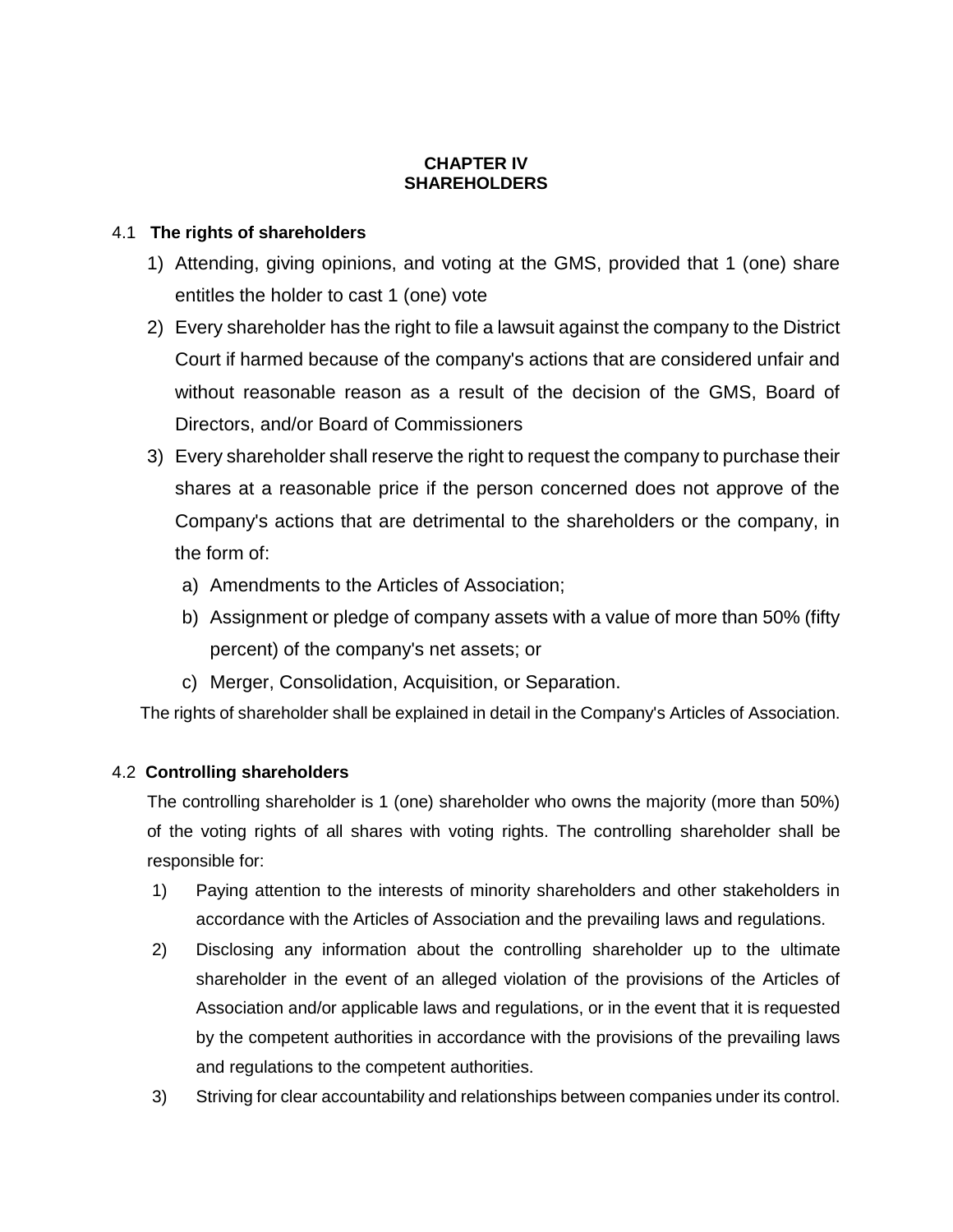## 4.3 **Company Responsibilities**

The Board of Directors and the Board of Commissioners are obliged to ensure the fulfillment of the rights and responsibilities of each shareholder based on the principles of equality and fairness in accordance with the Articles of Association and the prevailing laws and regulations. The Board of Directors and the Board of Commissioners always encourage its implementation based on the following provisions:

- 1) Protect the rights of shareholders in accordance with the provisions of the Articles of Association and the prevailing laws and regulations.
- 2) Hold a GMS and register of shareholders in an orderly and regular manner in accordance with the Articles of Association and the prevailing laws and regulations.
- 3) Provide information about the company in a timely, correct and orderly manner for all shareholders.

The company responsibilities shall be explained in detail in the Company's Articles of Association.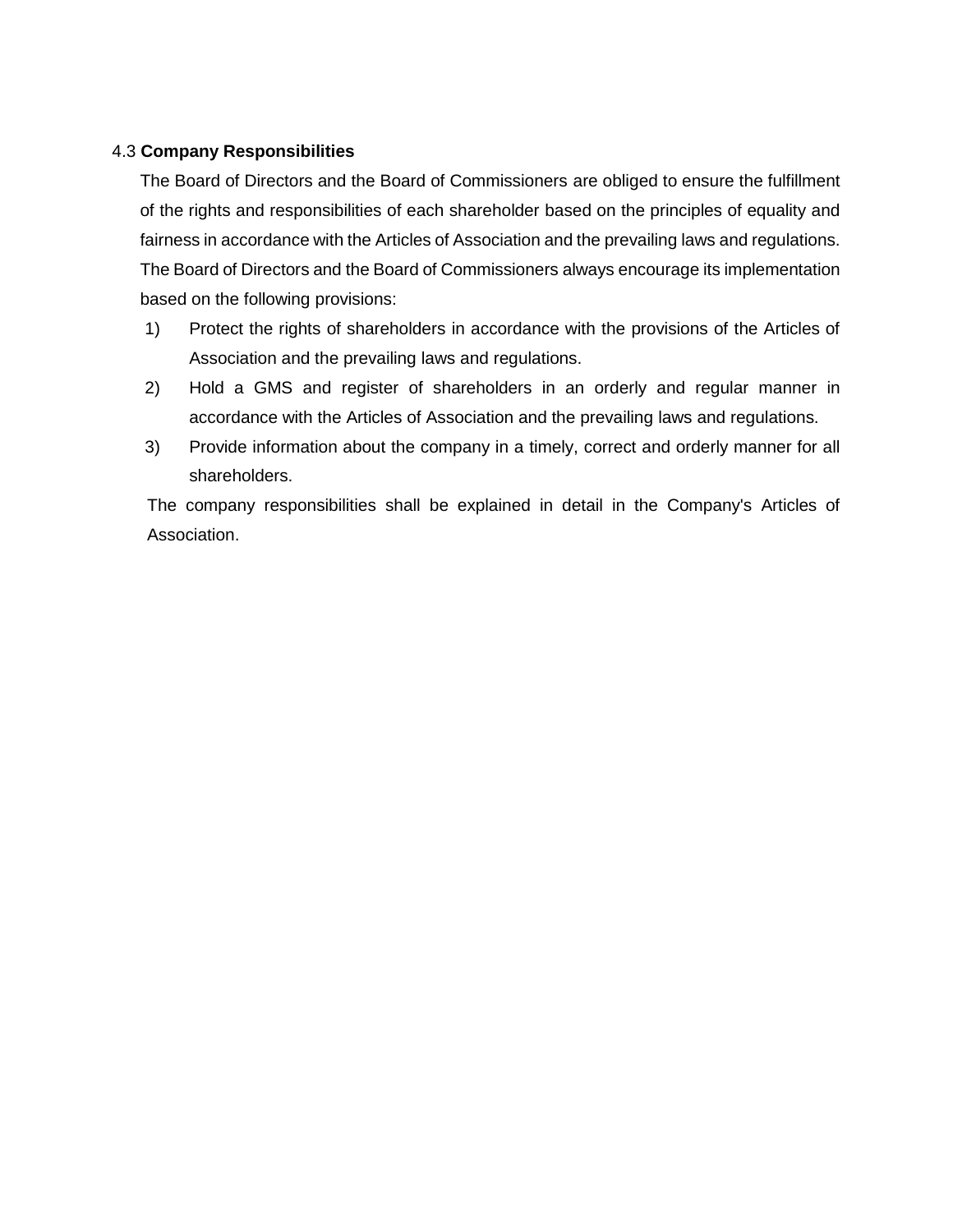### **CHAPTER V**

## **MANAGEMENT OF RELATIONSHIP WITH STAKEHOLDERS**

The company is aware that the successful implementation of GCG in the company cannot be separated from the support of stakeholders. Stakeholders have a very vital role through their commitment to always apply the principles of GCG and high ethical standards in dealing with the company. Therefore, the management of stakeholders is directed at the company's business interests by paying attention to corporate social responsibility, occupational safety, health and environment, as well as paying attention to the priority scale and mutual respect so as to achieve balance and harmony between:

- 1) The value creation and customer satisfaction-oriented business dimension.
- 2) The social dimension concerning aspects of business ethics and corporate social responsibility, health and safety conditions as well as worker welfare and social aspects.
- 3) The environmental dimension that directs the company to pay attention to aspects of environmental sustainability and balance around the operating unit/business field.

The management of relationships with stakeholders shall be explained in detail in the Code of Conduct.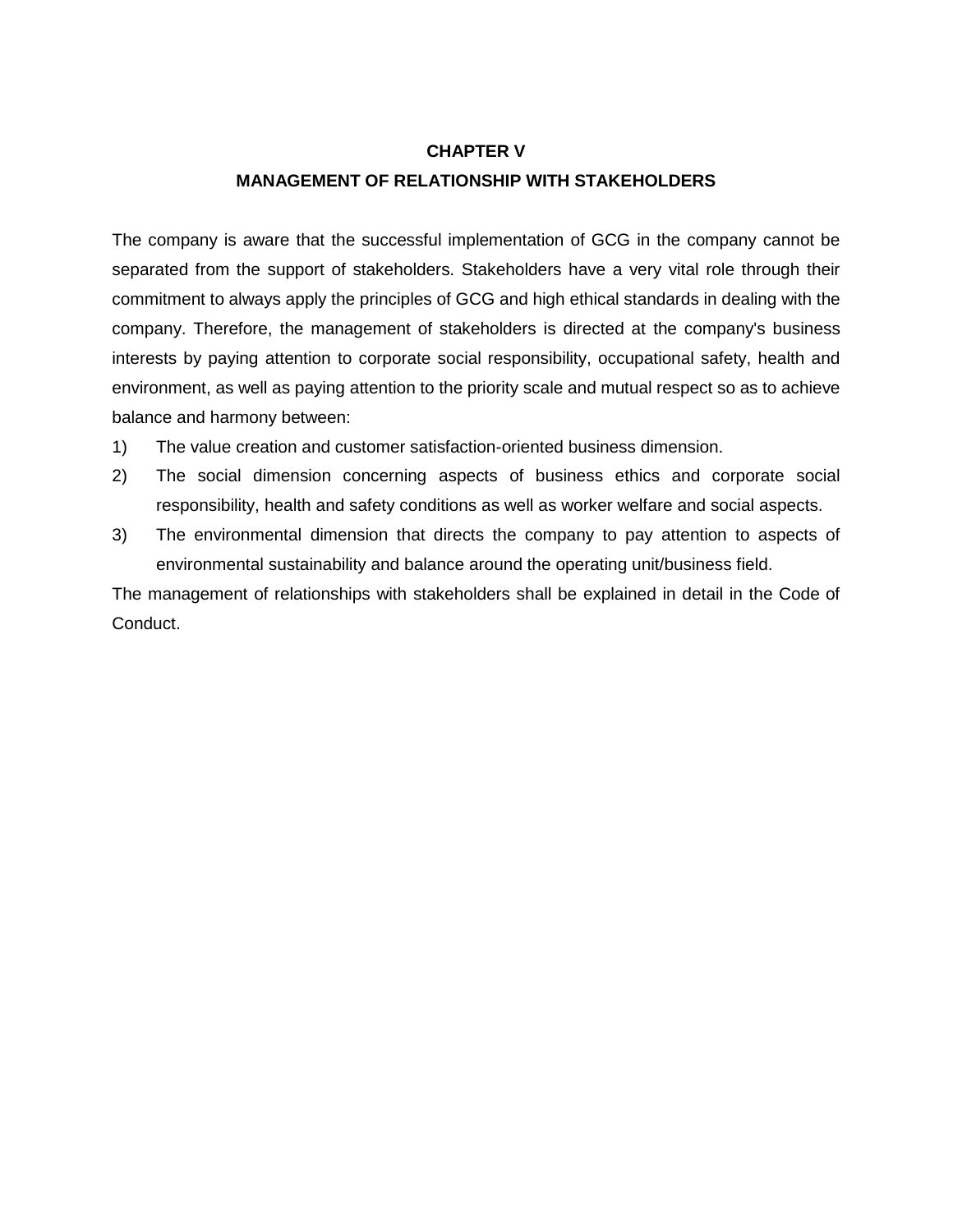## **CHAPTER VI**

## **COMPANY MATERIAL TRANSACTION**

## **6.1 MATERIAL TRANSACTION**

Material transaction is any:

- 1) Participation in certain business entities, projects, and/or business activities;
- 2) Purchase, sale, transfer, assignment of assets or business segments;
- 3) Asset leasing;
- 4) Borrowing of funds
- 5) Pledge of the assets of the company and/or and
- 6) Offering a collateral to the company

With a value of 20% (twenty percent) or more of the company's equity, which is made in one time or in a series of transactions for a specific purpose or activity.

## 6.1.1 **Material Transaction Value**

The Material Transactions value is calculated based on the following financial statements:

- 1) Audited annual financial statements;
- 2) Mid-year financial statements accompanied by accountants' statements in the framework of a limited review for at least equity accounts; or
- 3) The audited interim financial statements other than the mid year interim financial statements, in the event that the company has an interim financial statement.

## **6.2 AFFILIATE TRANSACTIONS AND CONFLICTS OF INTEREST**

## 6.2.1 **Affiliate Transactions**

- 1) The Company shall announce the disclosure of information on each affiliate transaction to the public and submit proof of announcement and supporting documents to OJK no later than the end of the 2nd (second) business day after the transaction, which at least includes:
	- a. Description of the least Affiliate Transactions
- a) The object of the transaction
- b) The value of the transaction in question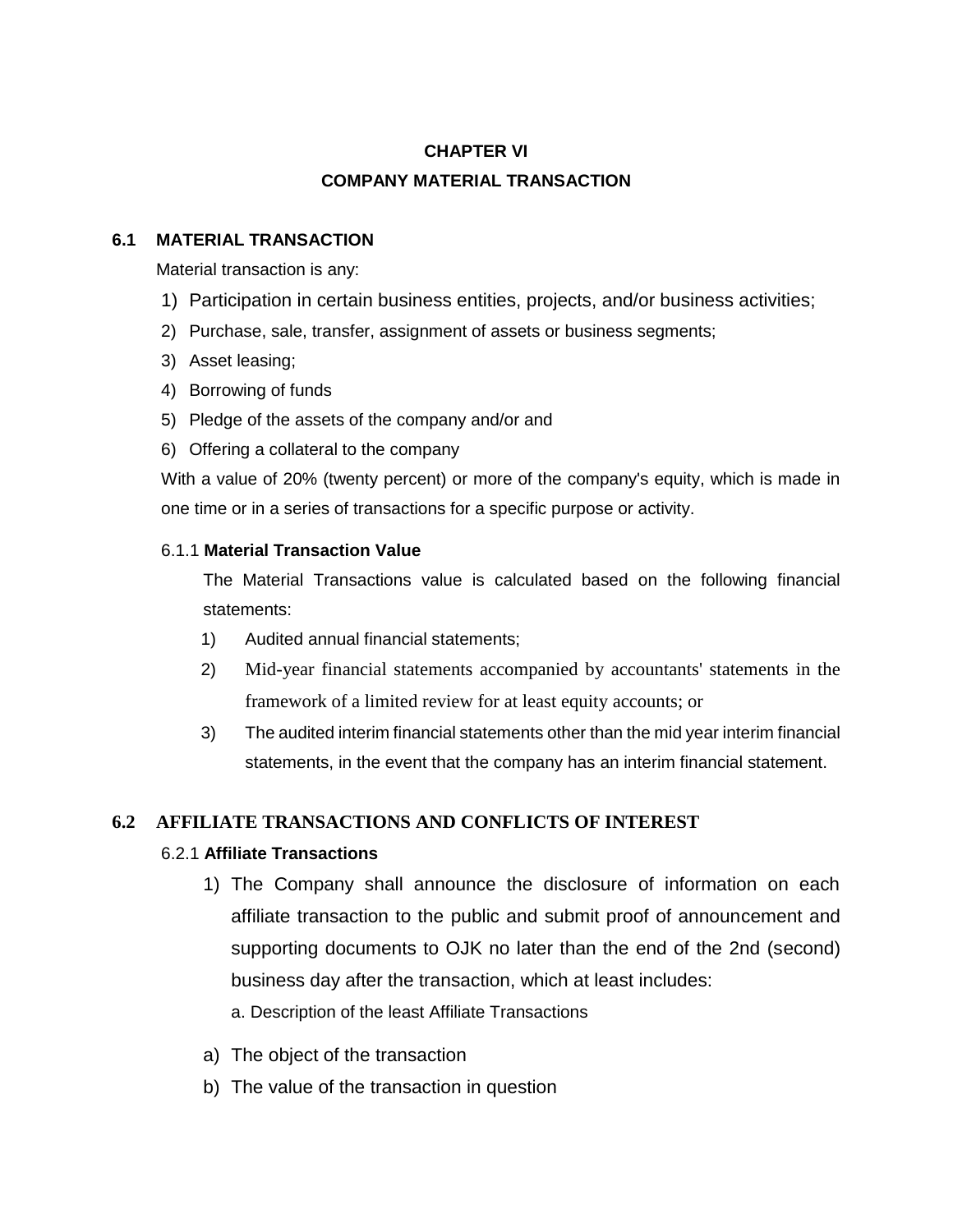- c) The names of the parties conducting their transactions and their relationships with the company
- d) The affiliate relationships of the parties who conduct transactions with the company

b. Summary of the appraiser's report, at least including information:

- a) ldentity of the Party;
- b) Object of assessment;
- c) Purpose of assessment;
- d) Assumption;
- e) Approach and method of assessment;
- f) Conclusion of value; and
- g) Reasonable opinions on transactions

The period between the valuation date and the transaction date must not exceed 6 (six) months.

- c. Explanation, consideration and reason for the transaction, compared to other similar transactions that are not carried out with affiliated parties
- d. Company plans, foreclosed company data, and other related information in the event of a transaction constitute a corporate takeover
- e. Statements of the Board of Commissioners and Board of Directors stating that all material information has been disclosed and that such information is not misleading; and
- f. Summary of reports of independent experts or consultants, if deemed necessary
- 2) The following Affiliate Transactions must only be reported by the company to FAS no later than the end of the 2nd (second) business day after the transaction that include information as referred to in a point a), point c), point d), and point e)
	- a. The use of any facilities provided by the company or controlled company to members of the Board of Commissioners, members of the Board of Directors, and/or major shareholders in the case of major shareholders also serve as employees and these facilities are directly related to their responsibilities to the company and are in accordance with company policies, and have been approved by the GMS;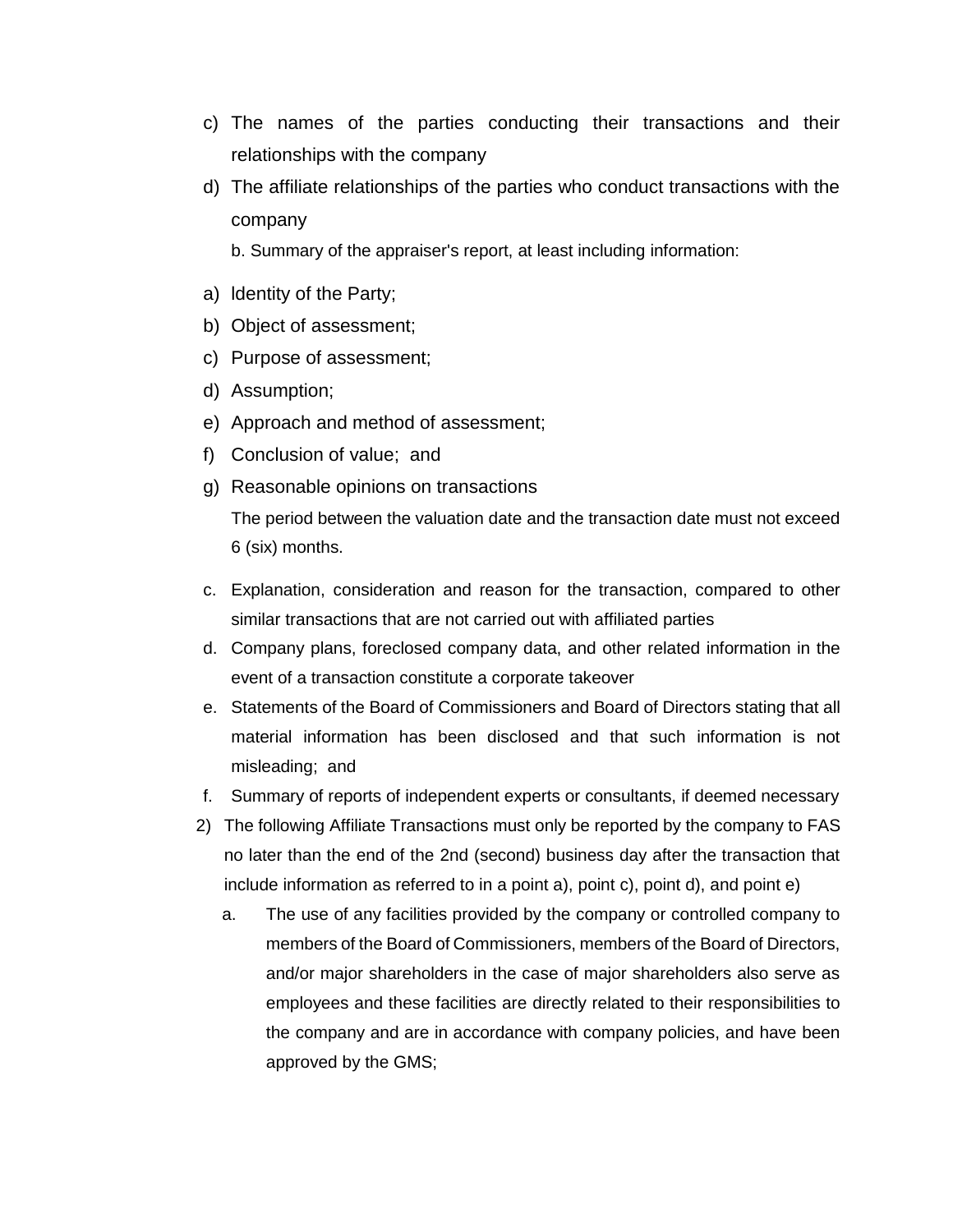- b. The company's transactions with employees, members of the Board of Directors, or members of the Board of Commissioners of the company as well as with employees, members of the Board of Directors, or members of the Board of Commissioners of the Controlled Company on the same terms, to the extent that those have been approved by the GMS; In the transaction includes the benefits provided by the company to all Employees, Members of the Board of Directors, or Members of the Board of Commissioners with the same requirements, according to the company's policy
	- c. Transactions with a transaction value of not more than 0.5% (zero point five percent) of the paid-up capital of a Public Company or not exceeding the amount of IDR 5,000,000,000.00 (five billion rupiah), the lower value shall apply;
	- d. Transactions conducted by the company as an implementation of laws and regulations or court rulings
	- e. Transactions between companies and controlled companies whose shares or capital are owned at least 99% (ninety-nine hundredths) or between controlled companies whose shares or capital are owned by at least 99% (ninety-nine hundredths) by the company in question; and/or
	- f. Transactions between companies and controlled companies whose shares or capital are not wholly owned and not a single share not a single controlled company share or capital is owned by Members of the Board of Commissioners, Members of the Board of Directors, major shareholders of the company or its affiliated parties, and the company's financial statements are consolidated with the company
- 3) The following Affiliate Transactions are exempt from liability as referred to in number 1) and number 2)
	- a. Benefits, including salaries, pension fund contributions, and/or special benefits provided to members of the Board of Commissioners, members of the Board of Directors, and Major Shareholders in the event that the Major Shareholders also serve as employees, if the total amount of these benefits is disclosed in the periodic financial statements.
	- b. Continuous transactions that have been made before the Public Company makes the Initial Public Offering or before the submission of the Registration Statement as a Public Company, provided that: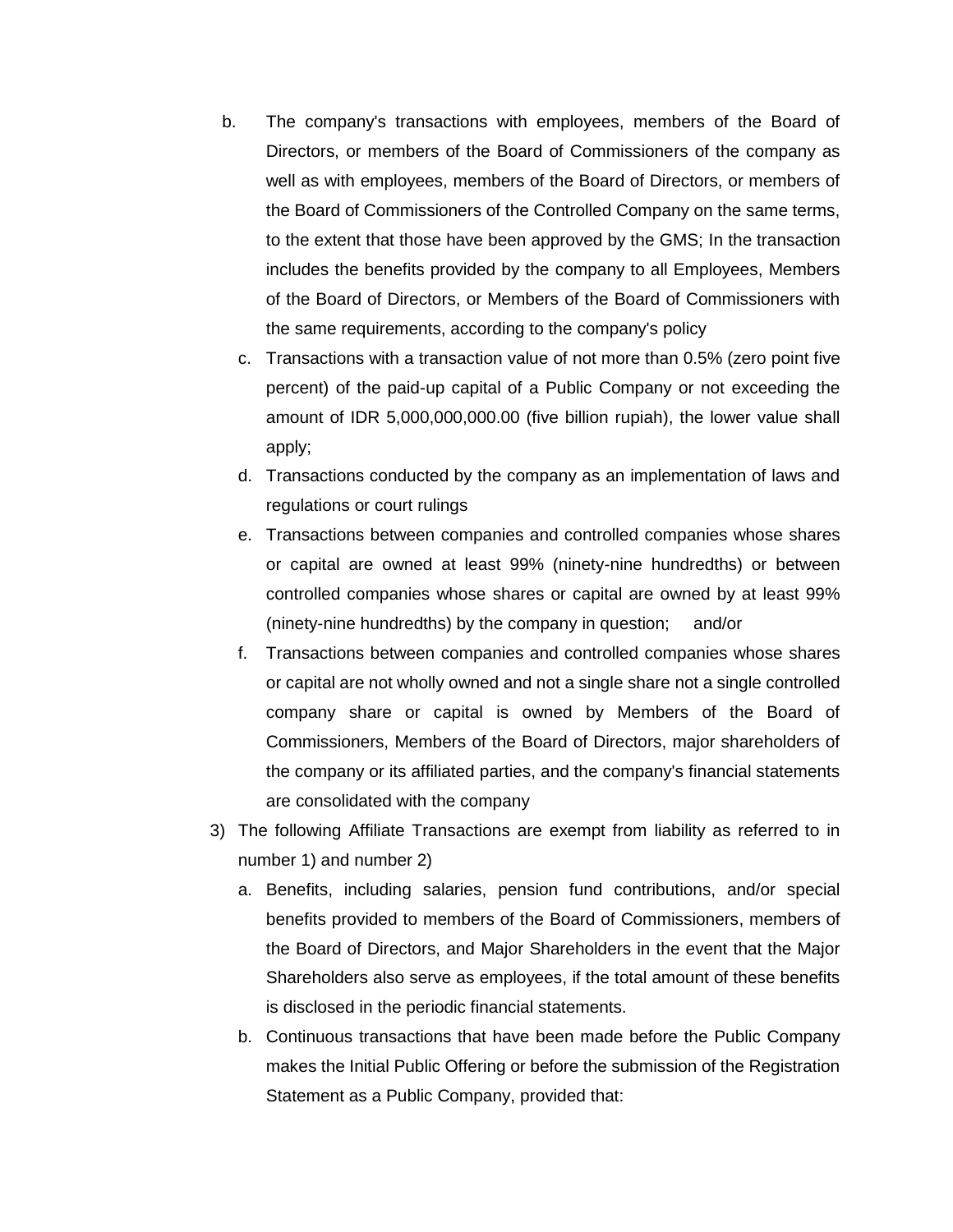- a) The transaction has been disclosed in the prospectus of the Initial Public Offering or in the information disclosure of the Public Company Registration Statement; and
- b) The terms and conditions of the transaction are not subject to any changes which may harm the Public Company;
- c. Continuous transactions made after the Public Company makes the Initial Public Offering or after the Registration Statement as a Public Company becomes effective, provided that:
	- a) The initial transaction that underlies any subsequent transactions has complied with this Regulation of Financial Services Authority; and
	- b) The terms and conditions of the transaction is not subject to any changes which may harm the Public Company
- d. Transactions that are the main business activities of the company or the controlled company
- e. Transactions that are supporting the main business activities of the company or controlled company

## **6.2.2. Transactions Involving Conflicts of Interest**

- 1) Transactions involving conflicts of interest shall first be approved by the Independent Shareholders or their authorized representatives at the GMS. Approval regarding this matter shall be confirmed in the form of a notarial deed.
- 2) In the event that the transaction that has been approved at the GMS as referred to in letter a has not been made within 12 (twelve) months from the date of the GMS approval, the transaction can only be made after obtaining the GMS re-approval.
- 3) Transactions involving the following conflicts of interest are excluded from the provisions of number 1), namely:
	- a. The use of any facilities provided by a company or controlled company to members of the Board of Commissioners, members of the Board of Directors, and/or major shareholders in the event that the major shareholders also serve as employees, and these facilities are directly related to their responsibilities to the company and in accordance with company policies, and has been approved by the GMS;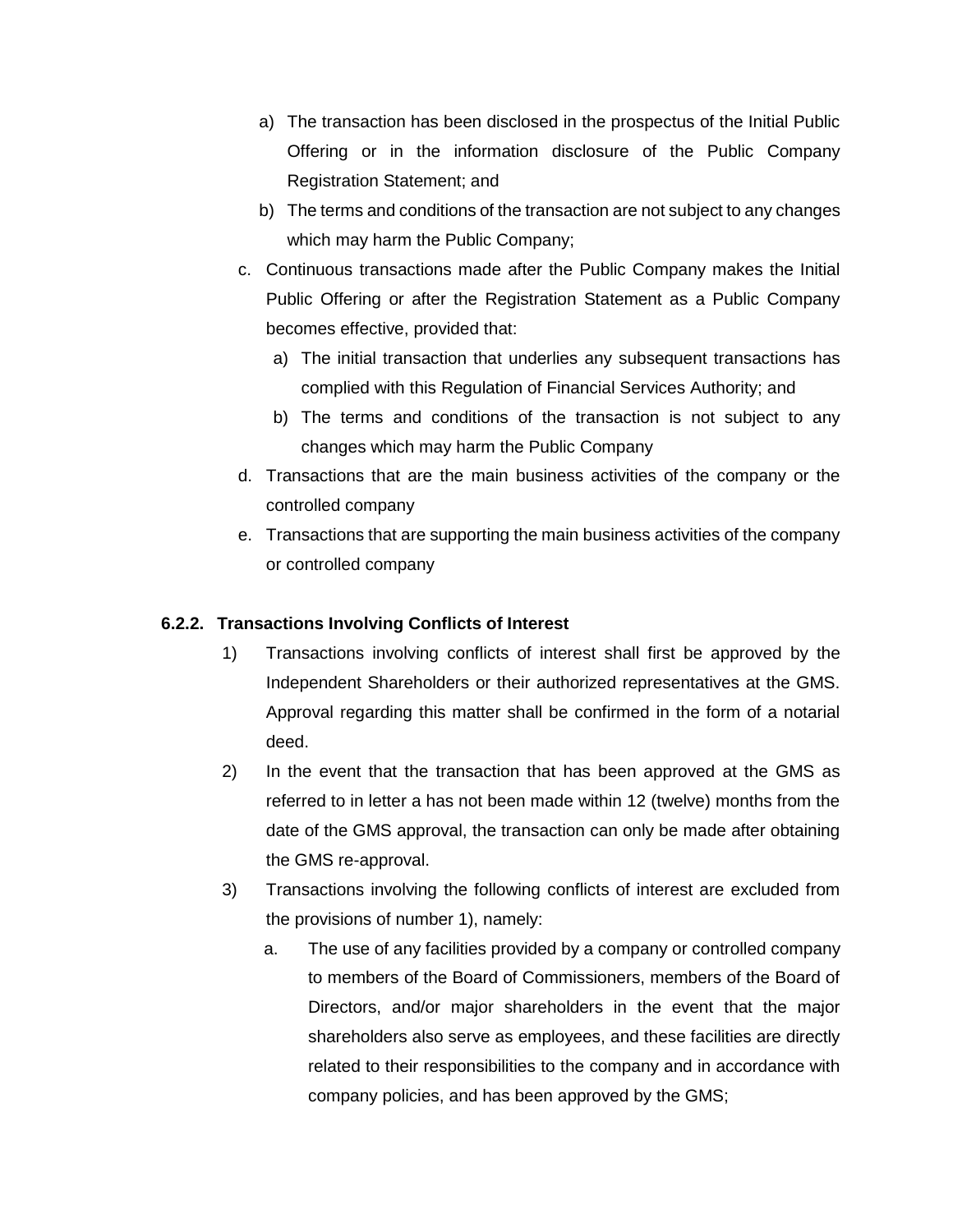b. Transactions between companies, with either employees, members of the Board of Directors, or members of the Board of Commissioners of the company as well as employees, members of the Board of Directors, or members of the Board of Commissioners of a controlled company, or transactions between controlled companies and employees, members of the Board of Directors, or members of the Board of Commissioners of the controlled company or with employees, members of the Board of Directors, or members of the company's Board of Commissioners with the same requirements, to the extent that those have been approved by the GMS.

The transaction includes benefits provided by the company or controlled company to all employees, members of the Board of Directors, or members of the Board of Commissioners on the same terms, according to policies established by the company;

- c. Benefits, including salaries, pension contributions, and/or special benefits provided to members of the Board of Commissioners, members of the Board of Directors, and major shareholders who also serve as employees, if the total amount of these benefits is disclosed in periodic financial statements;
- d. Continuous transactions made after the company has made a public offering or after the registration statement as a public company becomes effective, with the following conditions:
	- a) The initial transaction that underlies subsequent transactions has complied with this regulation; and
	- b) The terms and conditions of the transaction are not subject to any changes which might harm the company;
- e. Transactions with a value of not more than 0.5% (zero point five percent) of the company's paid-up capital and not more than IDR 5,000,000,000.00 (five billion rupiah);
- f. Transactions made by the company as the implementation of statutory regulations or court decisions; and/or
- g. Transactions between a company and a controlled company whose shares or capital are owned at least 99% (ninety nine percent) or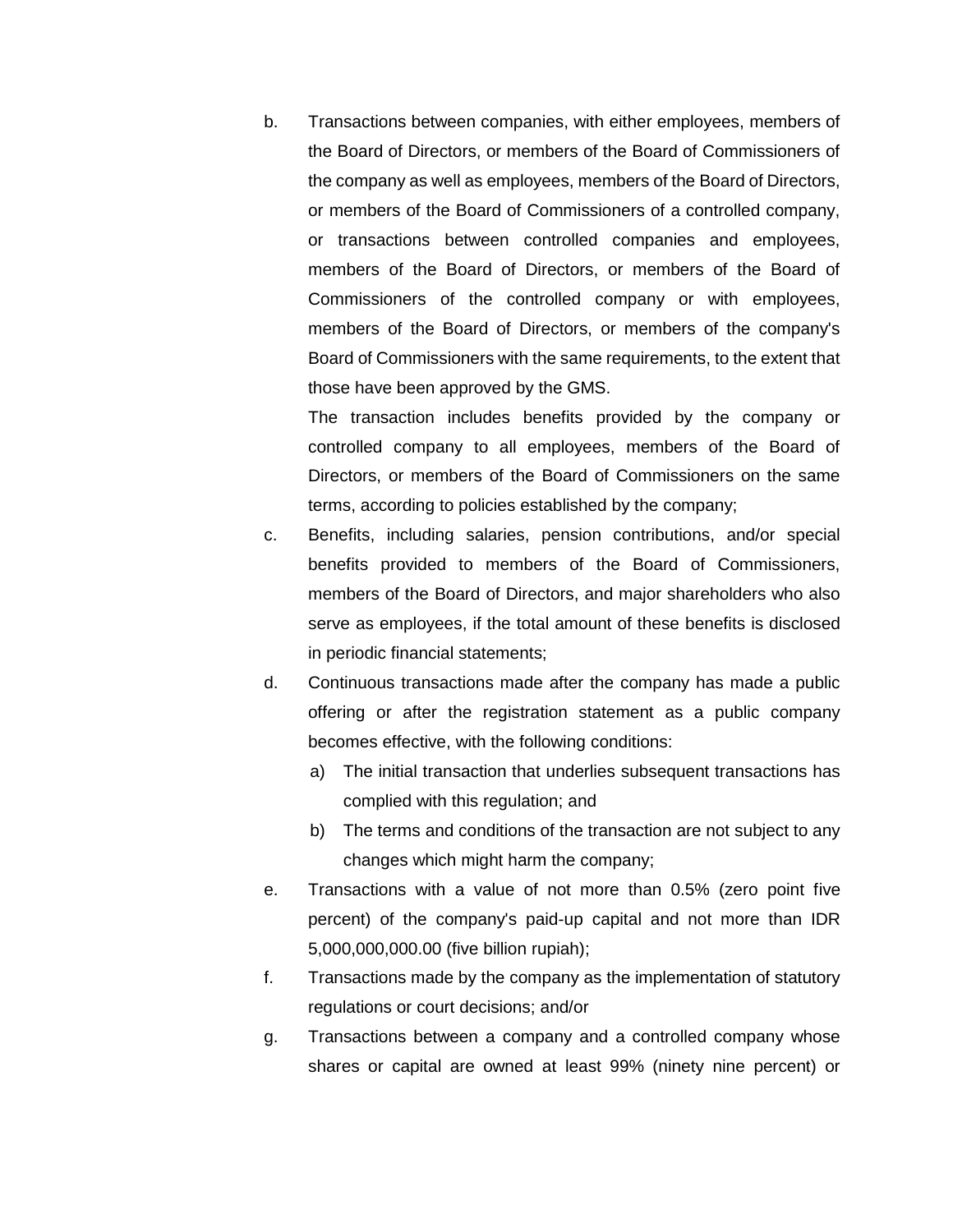between controlled companies whose shares or capital are owned at least 99% (ninety nine percent) by the said company.

4) Affiliated Transactions involving conflicts of interest as referred to in number 3) shall comply with the provisions regarding Affiliated Transactions as referred to in number 6.2.1.

# **CHAPTER VII**

## **ASSESSMENT OF GCG IMPLEMENTATION**

The Company must assess the implementation of GCG in the form of:

- 1) Assessment, i.e. a program to identify the implementation of GCG in the company through assessment of its implementation and implementation in the company which is conducted periodically every 2 (two) years;
- 2) Evaluation (review), i.e. a program to describe the follow-up to the implementation and application of GCG in the following year after the assessment as referred to in number 1, which includes evaluation of the results of the assessment and follow-up to recommendations for improvement. The results of the assessment and evaluation shall be reported in the annual report.

This guideline shall always be improved on the basis of the applicable laws and regulations, adapted to the development and needs of the Company, and recommendations from the results of the GCG Assessment.